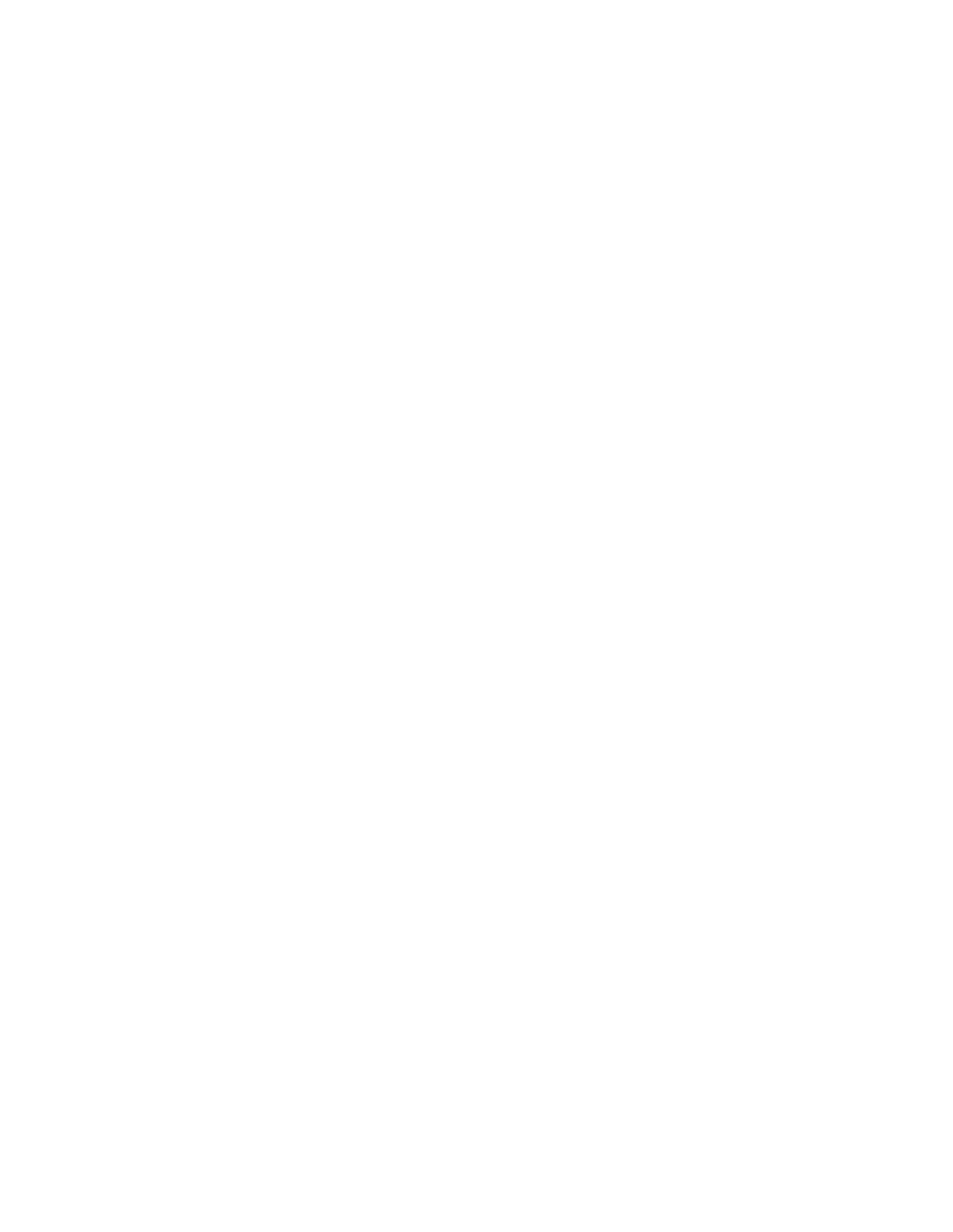# **Table of Contents**

| 1. Introduction                                                       | 1  |
|-----------------------------------------------------------------------|----|
| 1.1 Objectives                                                        | 1  |
| 1.2 The IMTC Project                                                  | 1  |
| 1.3 Project Partners                                                  | 1  |
| 1.4 Acknowledgements                                                  | 2  |
| 1.5 Study Area                                                        | 2  |
| 1.6 The 2000 Trade & Travel Study                                     | 2  |
| 2. The Survey                                                         | 4  |
| 2.1 Development of the Survey Instrument                              | 4  |
| 2.2 Summer Wave (July, 2007)                                          | 7  |
| 2.3 Winter Wave (February, 2008)                                      | 7  |
| 3. The Database                                                       | 8  |
| 4. Results                                                            | 8  |
| 4.1 Origin-Destination Data                                           | 8  |
| 4.2 Who Crosses the Border?                                           | 10 |
| 4.3 What Drives Demand?                                               | 11 |
| 4.4 What are the Frequency/Time-of-Day/Time-of-Week Patterns?         | 14 |
| 4.5 What is the Potential to Divert Traffic to Alternative Crossings? | 15 |
| 4.6 What is the Market for NEXUS?                                     | 16 |
| 4.7 What are the Impacts of the Western Hemisphere Travel Initiative? | 21 |
| 5. Conclusions                                                        | 22 |
| <b>Appendix A: Development of Survey Database</b>                     | 23 |
| Appendix B: 2000 and 2008 Survey Questions                            | 26 |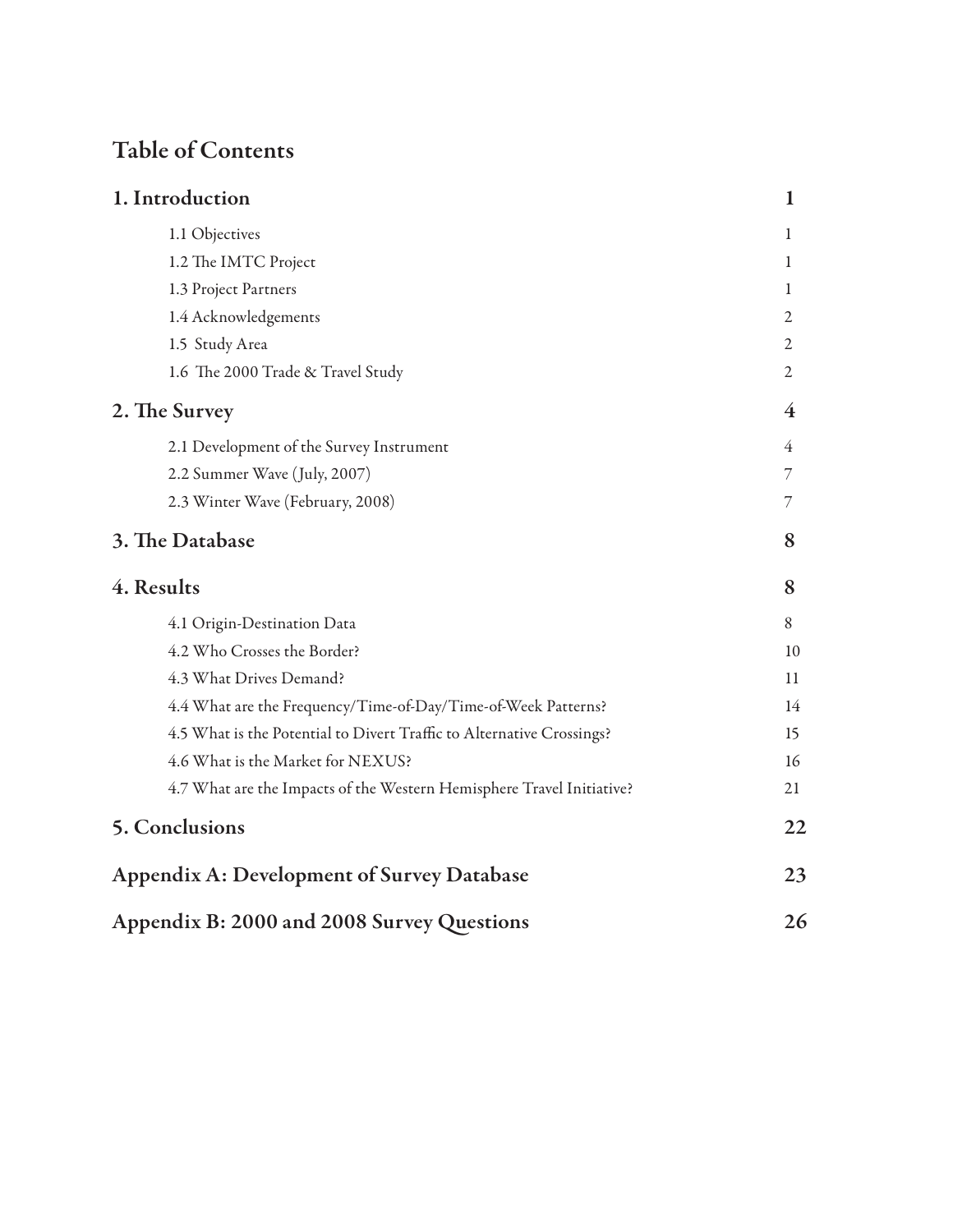# **List of Figures**

| Figure 1: The Cascade Gateway border crossing system                               | $\mathfrak{Z}$ |
|------------------------------------------------------------------------------------|----------------|
| Figure 2: Summer Survey Schedule, July 2007                                        | 7              |
| Figure 3: Winter Survey Schedule, February, 2008                                   | 8              |
| Figure 4: Origin-Destination Matrix                                                | 9              |
| Figure 5: Origin-Destination Matrix                                                | 9              |
| Figure 6: Top U.S. City Destinations                                               | 9              |
| Figure 7: Top Canadian City Destinations                                           | 10             |
| Figure 8: Top 10 U.S. Residence Cities                                             | 10             |
| Figure 9: Top 10 Canadian Residence Cities                                         | 10             |
| Figure 10: Trip Purpose                                                            | 11             |
| Figure 11: U.S. Recreation Destinations                                            | 12             |
| Figure 12: Canadian Recreation Destinations                                        | 12             |
| Figure 13: U.S. Shopping Destinations                                              | 12             |
| Figure 14: Canadian Shopping Destinations                                          | 13             |
| Figure 15: Estimated Number of Cross-Border Gas Trips per Day                      | 13             |
| Figure 16: Cross-Border Trip Frequency - General Lanes (not NEXUS)                 | 14             |
| Figure 17: Cross-Border Trip Frequency - NEXUS Lane                                | 15             |
| Figure 18: Vehicle Occupancy - General Lane                                        | 17             |
| Figure 19: Residence of Travelers Crossing the Border Eight or More Times Per Year | 18             |
| Figure 20: Why Traveler Not in NEXUS Lane                                          | 19             |
| Figure 21: Residence of Travelers Crossing the Border Six+ Times Per Year          | 19             |
| Figure 22: Residence of NEXUS Travelers                                            | 20             |
| Figure 23: Passport Holders and Plans for WHTI                                     | 21             |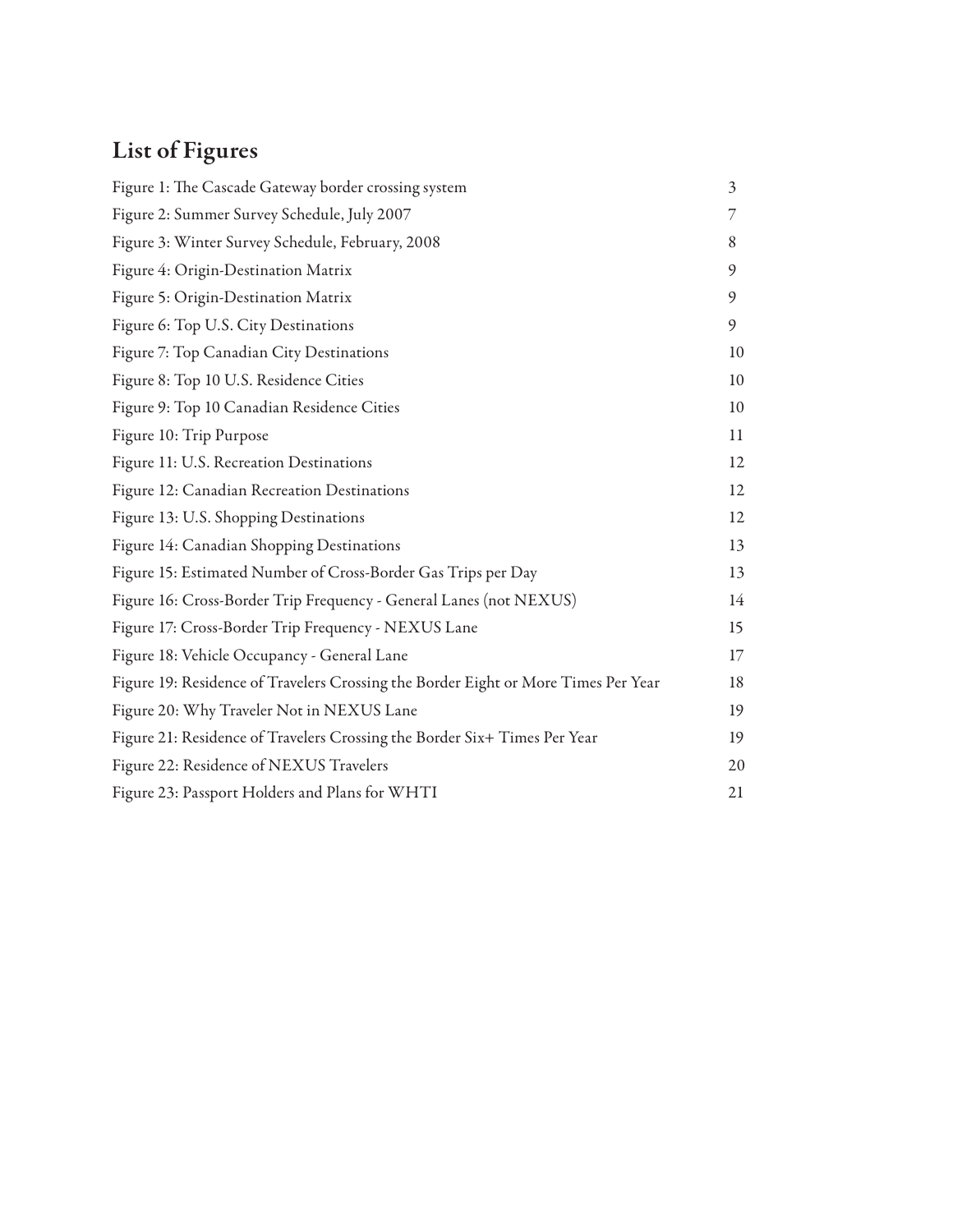# **1. Introduction**

## **1.1 Objectives**

The 2008 International Mobility & Trade Corridor Project (IMTC) Passenger Intercept Survey was conducted to assess characteristics of cross-border travel in the Cascade Gateway and provide that information to regional and federal public and private agencies. Information includes who crosses the border, for what purposes, origins and destinations, trip frequency, and other details of cross-border travel. These data can be compared to matching information collected by IMTC in the year 2000 to see how cross-border travel demand has changed over the last seven years.

## 1.2 The **IMTC** Project

The International Mobility & Trade Corridor Project (IMTC) is a U.S. – Canadian coalition of government and business entities that identifies and promotes improvements to mobility and security for the four border crossings that connect Whatcom County, Washington State and Lower Mainland British Columbia. Together, these four crossings are called the Cascade Gateway.

In 2000, IMTC participants identified the need to better understand the nature of cross-border travel. A comprehensive survey of all four Cascade Gateway ports-of-entry was conducted in the Summer and Fall of 2000.

In 2007, IMTC participants wanted to understand how cross-border travel trends may have altered over the seven years, given changes in exchange rate, border operations, and impacts on the border environment in the aftermath of September 11, 2001.

## **1.3 Project Partners**

The Border Policy Research Institute (BPRI) at Western Washington University funded this study. BPRI partnered with the Whatcom Council of Governments (WCOG), the Metropolitan Planning Organization for Whatcom County and lead agency for IMTC, to conduct the survey. BPRI and WCOG collaboratively staffed and managed the project.

Additional support for the 2008 survey was provided by U.S. Customs & Border Protection (CBP) and Canada Border Services Agency (CBSA). Survey, traffic control, and safety equipment was provided by the WA State Transportation Center, B.C. Ministry of Transportation, the City of Blaine, WA, and the City of Bellingham, WA.



*Surveyors collect northbound data at the Lynden/Aldergrove Port-of-Entry (July, 2007)*

The original 2000 Cross-Border Trade and Travel

Survey was funded by the U.S. Federal Highway Administration (FHWA) Coordinated Border Infrastructure Program, and managed by WCOG.

This research was supported by the U.S. Department of Transportation, Office of the Secretary, Grant No. DT0S59005-G-00016.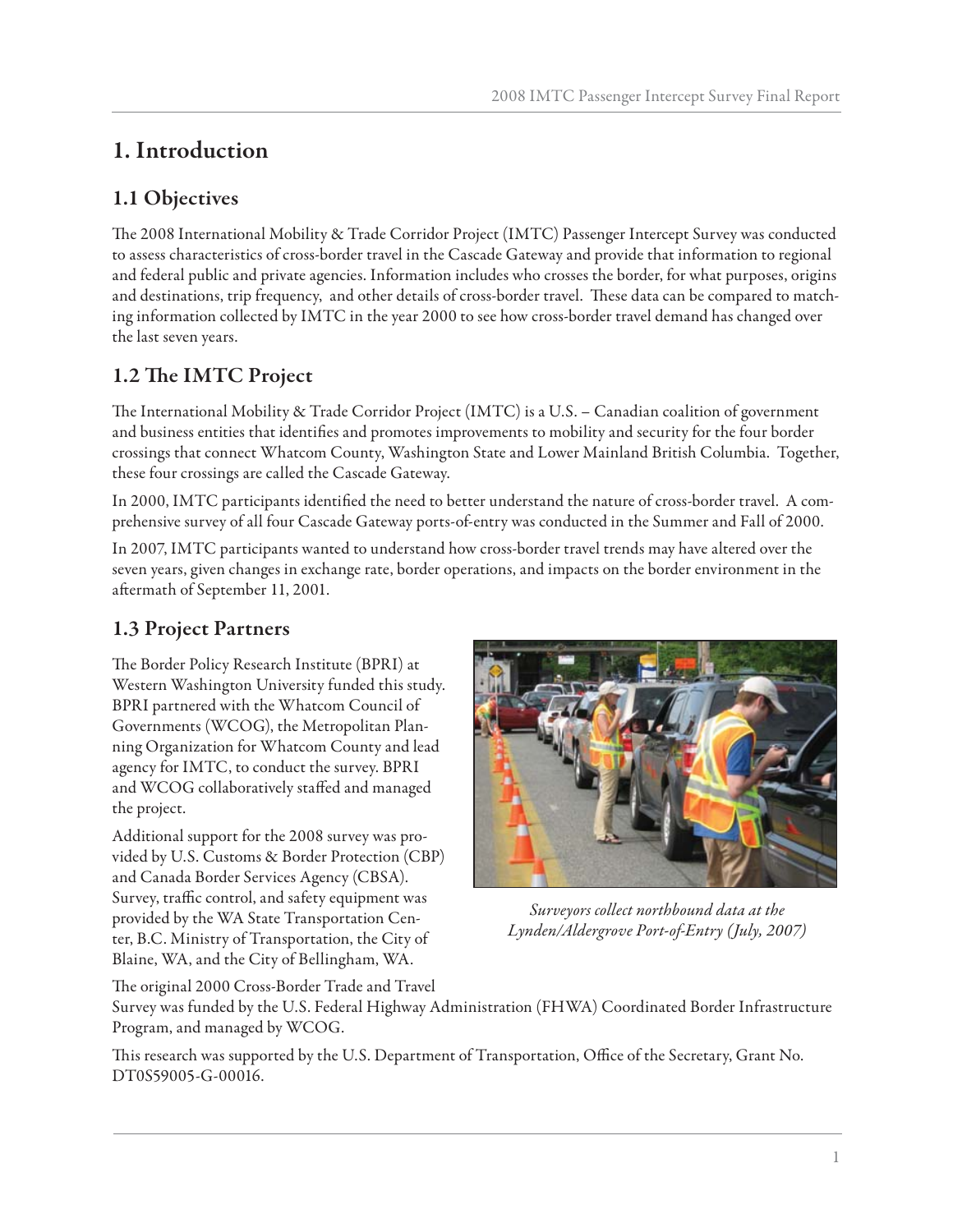## **1.4 Acknowledgements**

The study was overseen by BPRI and WCOG staff, but would not have been possible without the partnership of numerous agencies and individuals who provided assistance in data collection, data cleansing, and data analysis. The following people and organizations made the research possible:

- David Davidson, Border Policy Research Institute, Western Washington University
- Hugh Conroy, Whatcom Council of Governments
- Melissa Miller, Whatcom Council of Governments
- James Rector, U.S. Customs & Border Protection
- Kim Scoville, Canada Border Services Agency
- Heather Ardiel, Canada Border Services Agency
- The student survey team from Western Washington University
- John Schnablegger, B.C. Ministry of Transportation
- Max Walker, B.C. Ministry of Transportation
- Grant Smith, B.C. Ministry of Transportation
- Ed McCormack, WA State Transportation Center (TRAC)
- Stephen Banham, City of Blaine
- Clark Williams, City of Bellingham

## **1.5 Study Area**

The study area includes the Cascade Gateway, a system of four land ports-of-entry (POEs) between Whatcom County, Washington State, and the Lower Mainland of British Columbia. (see Figure 1). The following POEs were included:



Figure 1: The Cascade Gateway border crossing system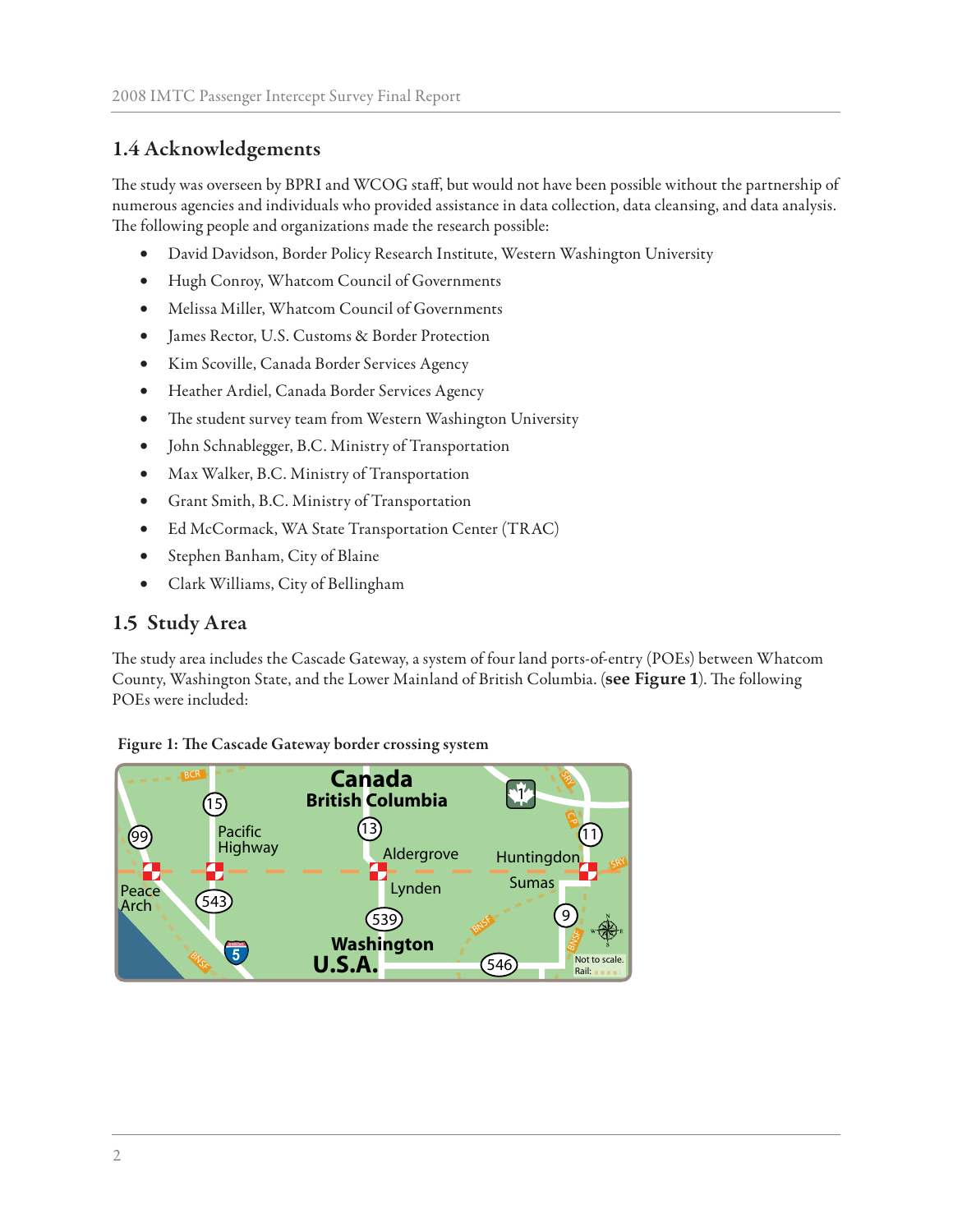- **Peace Arch/Douglas** (Interstate 5/B.C. Highway 99) 24 hour, passenger vehicles only Blaine, WA/Surrey, B.C.
- **Pacific Highway** (State Route 543/B.C. Highway 15) 24 hour, passenger and commercial vehicles - Blaine, WA/Surrey, B.C.
- **Lynden/Aldergrove** (State Route 539/B.C. Highway 13) 16 hour, passenger and commercial vehicles (southbound permitted trucks only) – Lynden, WA/Aldergrove, B.C.
- **Sumas/Huntingdon** (State Route 9/B.C. Highway 11) 24 hour, passenger and commercial vehicles – Sumas, WA/Abbotsford, B.C.

Peace Arch is the  $3<sup>rd</sup>$  busiest passenger vehicle crossing on the U.S. – Canada border, and Pacific Highway is the 4th busiest commercial vehicle crossing.

## 1.6 The 2000 Trade & Travel Study

Prior to 2000, little data existed to provide regional planners and border agencies with detailed information about travelers crossing the border. The 2000 study collected both passenger and commercial vehicle data to determine:

- 1. Who crosses the border and what drives demand?
- 2. What are the time-of-day characteristics of cross-border travel?
- 3. What is the potential to divert traffic to alternative crossings?
- 4. What is the potential for greater use of high occupancy vehicle (HOV) lanes?
- 5. What is the potential to divert traffic to alternative modes?
- 6. What are the markets for pre-approved programs?

Data collection was performed using intercept surveys at the crossings, stopping passenger and commercial vehicle drivers to ask a series of questions. Data were collected at each POE and in each direction (northbound and southbound).

Data were weighted to represent an 11-hour period (7am – 6pm) during which peak traffic occurs. Data were collected in summer and in fall, 2000, and collected separately for weekdays and weekends.

Results from this effort provided detailed information about traveler origin and destination, trip purpose and length, whether or not alternative modes or crossings would be considered, and the market for pre-approved travel programs.

The following reports are available from this effort:

- Final report
- Existing data sources and utility for cross-border travel studies
- Intercept survey design and procedures
- Survey database contents
- Results of the survey (tabulations)
- Results of logistics process interviews
- Report on traffic forecasting
- GIS mapping of data results

The database from this survey is available on the 2008 Passenger Intercept Survey Database CD.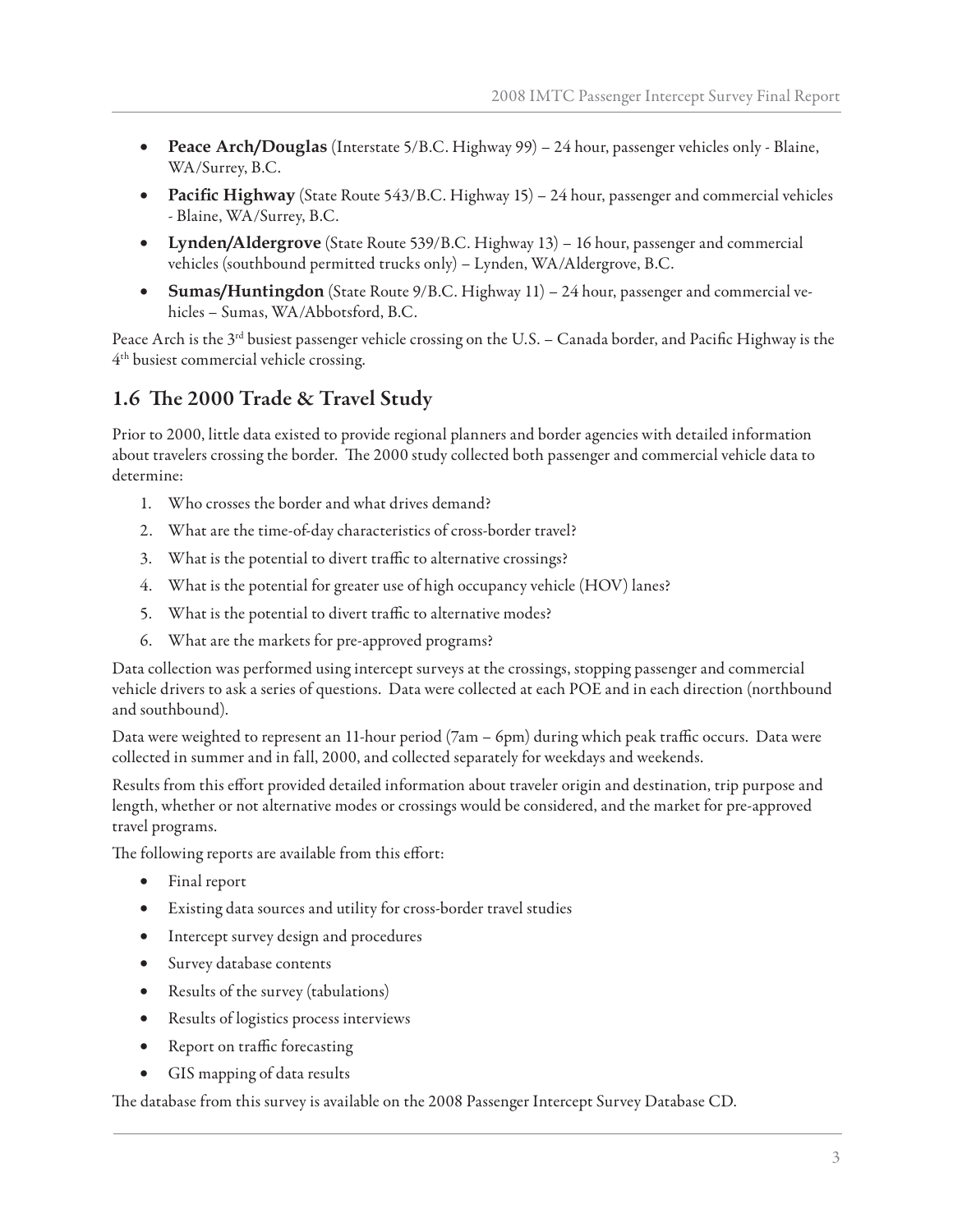## 2. The Survey

## **2.1 Development of the Survey Instrument**

The 2008 survey is intended to serve as a complement to the 2000 survey, supporting the investigation of changes in behavior over time. The 2008 survey instrument was therefore designed to collect data that is closely comparable to the data collected in 2000. A choice was made, though, to use a different technology for collection of data. The 2000 survey was performed using paper-based questionnaires. Each interview resulted in a single 8.5" X 11" page of responses, and the responses were then transcribed into a database. For the 2008 project, personal digital assistant (PDA) devices were used to collect drivers' responses. Palm Pilot Tungsten E2 PDAs were selected because of their long battery life, good screen contrast (for operation in sunlight), and reasonably low cost. Pendragon Forms 5.1 software was used to program a custom application that would present a series of questions in the desired order, guiding the surveyors through each interview. The Pendragon software uses Microsoft Access as the underlying database on the desktop PC that is used to interface with the PDAs. At the end of each day's efforts, all of the interviews collected on the PDAs were thus readily imported into an Access database on a PC.



*Surveyors intercept southbound passenger vehicles at Lynden/Aldergrove (February, 2008)*

The questionnaire used in 2000 was reviewed, and 15 out of 18 questions were retained for the 2008 project (Appendix A contains a copy of the 2000 questionnaire). The omitted questions were demographic in nature (household size, employment status, and willingness to consider using other transportation modes). Given that such questions are most likely to generate unease in an interview subject, and given that the demographic data collected in 2000 had not actually been put to any analytical use in subsequent years, the decision was made to omit the questions.

The 2000 form contained several questions for which a "pick list" of likely responses was itemized on the form – e.g., pre-printed responses such as "work commute" and "shopping" were listed adjacent to the question "Trip Purpose?" The options available in the 2000 pick-lists were generally incorporated directly into the pick-lists used in 2008. In addition, the 2000 form typically allowed a response of "other," allowing the surveyor to fill-in-theblank with the specific response provided by the driver. An analysis of the "other" responses was performed in order to find the ones given most frequently in 2000, and the pick-lists used in 2008 were then augmented to also include those responses.

A major goal of the project is to identify the specific trip origins and destinations of individual drivers, in order to support the analysis of travel patterns. In 2000, the paper questionnaires were designed to record a street address and a city name for three locations: the driver's place of residence, the trip origin, and the trip destination. In practice, relatively few drivers provided street addresses, so the city names were the most useful data fields. With the goal of collecting better locational data, the 2008 survey was performed in conjunction with a booklet of maps. The maps portrayed the near-border region (i.e., for a distance of about 40 miles either side of the border), and the boundaries of numbered "traffic analysis zones" (TAZs) were superimposed upon the regular street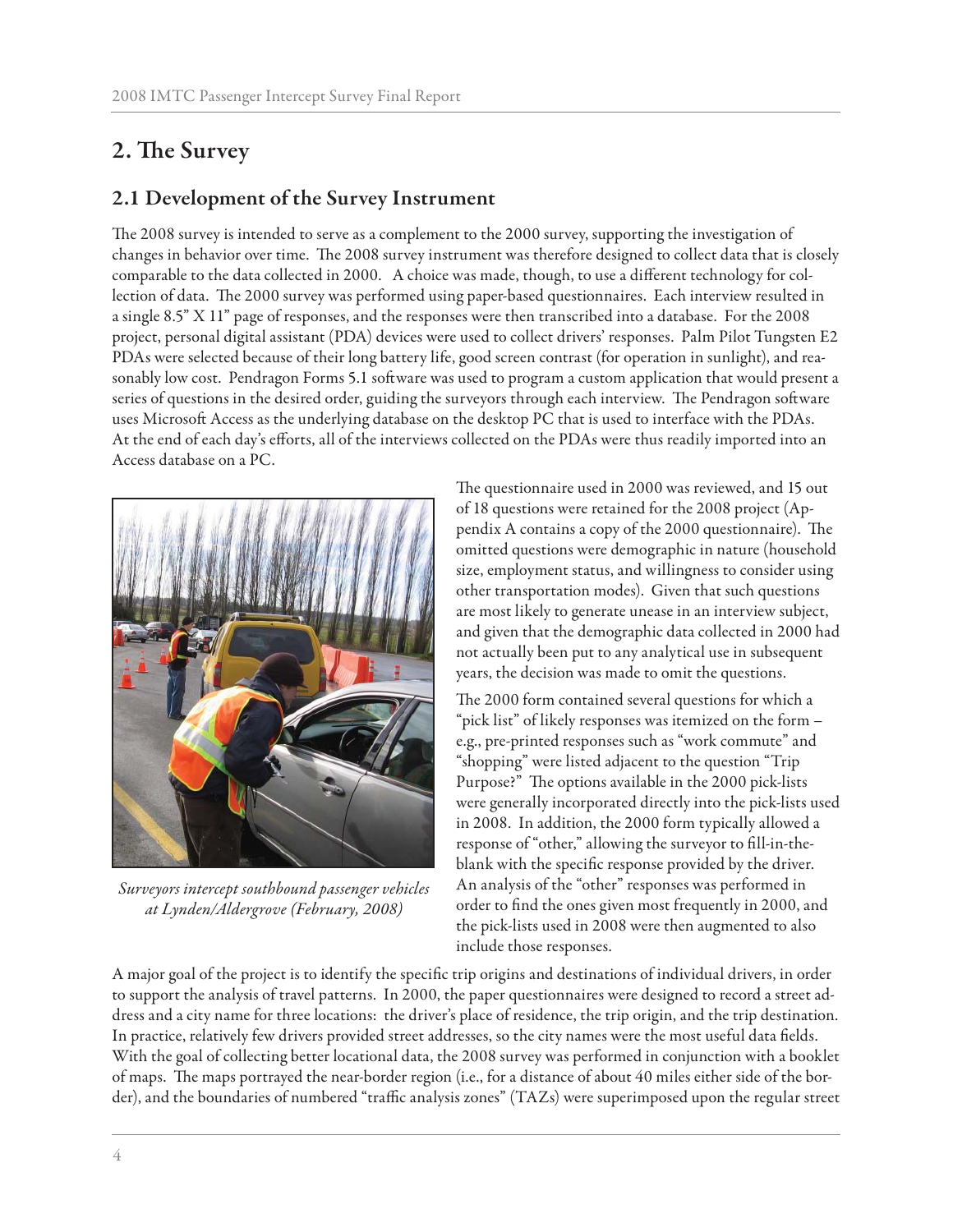grid. The TAZ boundaries were provided by regional transportation planning agencies, so that locational data would be directly useful to those agencies. TAZ zones allow finer-grain specification of locations, with several TAZs encompassed within a given municipality (e.g., Langley, B.C., contains 8 TAZs). In response to a ques-

tion (e.g., "where do you live?"), a driver would provide a city name and would then also point to a location on a map. The surveyor would record the city name, as well as the number of the TAZ pointed to by the driver.

Finally, the 2008 survey included some questions that had not been asked in 2000. These questions pertained to the kind of documentation possessed by the driver (e.g., driving license, passport, birth certificate, etc.) and to the driver's familiarity with the NEXUS program. A copy of the question scripts used in the 2000 and 2008 interviews is included in **Appendix B**.

## **2.11 Survey Fields**

The following data fields and possible answers were developed based on the questions of the survey instrument. Data to complete the first 11 fields was gathered prior to any interaction with a vehicle's driver. Fields 12 through 30 record a driver's responses to the standardized set of questions.



*Surveyors interview northbound drivers waiting in queues at Peace Arch (July, 2007)*

- 1. Date
- 2. Time
- 3. Time period (Early morning, Late morning, Afternoon, Evening)
- 4. Port (Peace Arch, Pacific Highway, Lynden/Aldergrove, Sumas/Huntingdon)
- 5. Lane type (Nexus, Standard)
- 6. Direction (Northbound, Southbound)
- 7. Day of week (Monday, Tuesday, Wednesday, Thursday, Friday, Saturday, Sunday)
- 8. Day type (Weekday, Weekend)
- 9. Vehicle type (Car/Truck/SUV, RV, Motorcycle, Trailer or Boat)
- 10. License (State or Province)
- 11. Passenger Count (1-6)
- 12. Residence (City name)
- 13. Residence TAZ (for cities in close proximity to the border)
- 14. Residence superzone (Geographic region)
- 15. Residence country (USA, Canada, Other)
- 16. Destination (City name)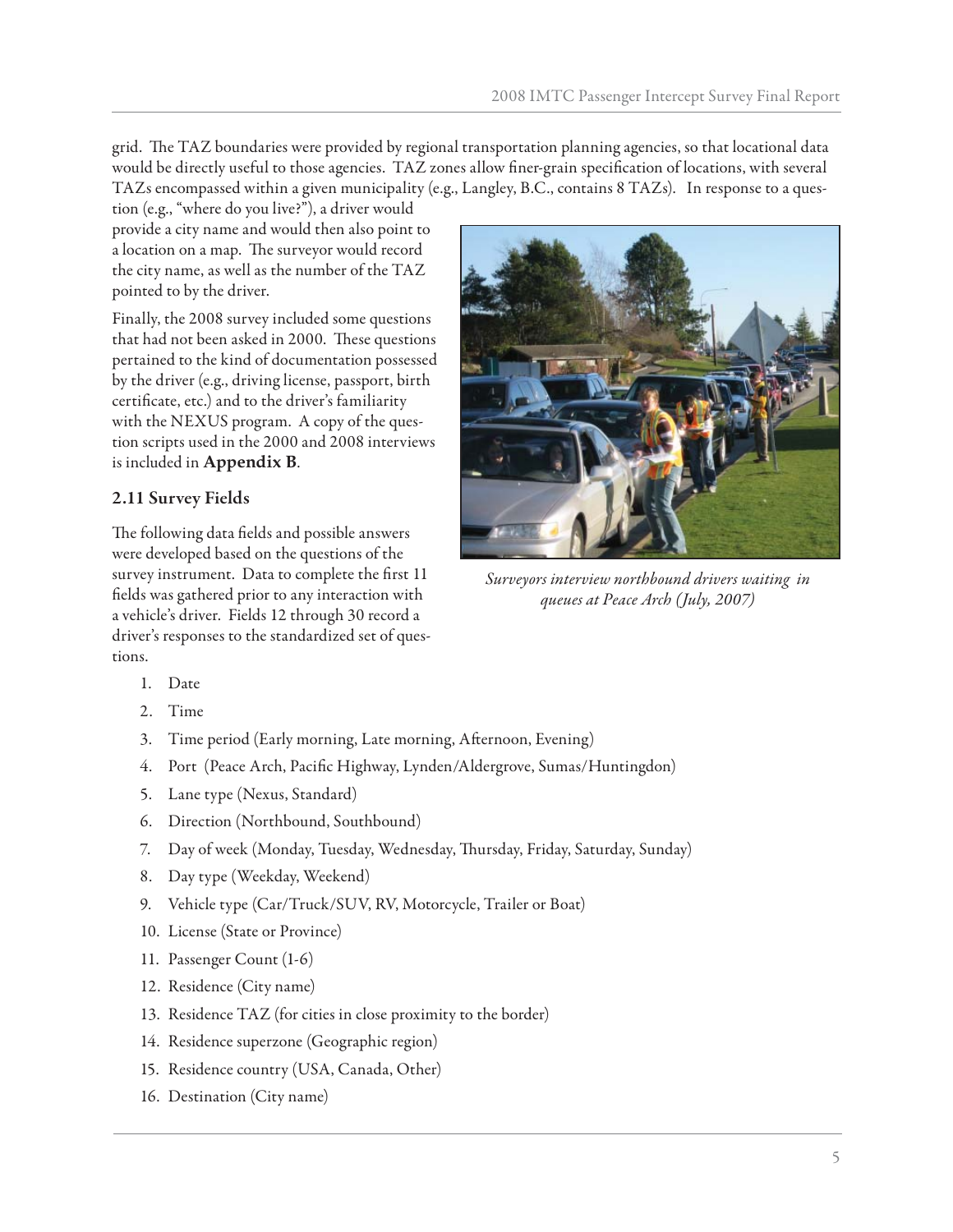- 17. Destination TAZ (for cities in close proximity to the border)
- 18. Destination country (USA, Canada, Other)
- 19. Destination superzone (Geographic region)
- 20. Origin (City name)
- 21. Origin TAZ (for cities in close proximity to the border)
- 22. Origin country (USA, Canada, Other)
- 23. Origin superzone (Geographic region)
- 24. Trip purpose (Vacation, Recreation, Shopping, Business, Work commute, Family visit, Mail, Doctor/ dentist, Airport, Church, School, Other)
- 25. Length of stay (In hours/days)
- 26. Reason a port was chosen (ATIS sign, Avoid congestion, Don't know, Duty Free Store, Follow directions, Most direct, NEXUS Lane, Web page advice, Radio advice, Road came here, Other)
- 27. Frequency of cross-border trips (Number per year)
- 28. Why no NEXUS? (Application in process, Application a hassle, Cost of card, Don't cross often enough, Don't want to, Meaning to, Not eligible, Passenger in vehicle, Other program flaw, Unfamiliar, Other)
- 29. Is your entire family enrolled in NEXUS? (Yes, No)
- 30. What do you intend to do once WHTI becomes law in the US? (Have passport, Will get passport, Use NEXUS, Stop crossing, No knowledge of WHTI, Enhanced DL, Hope it is delayed/cancelled, Other)

Note the last question, #30, was changed in the Winter Wave to the following:

- 30. Do you have a passport? (Yes, No)
- 31. (*If answer "no" to prior question*) When the US imposes new ID requirements, what will you do? (Get passport, Have NEXUS, Use Enhanced DL, Get NEXUS, Get PASS card, Stop travel, Have other compliant ID, Undecided, Unfamiliar with topic, Other)



*Traffic queues southbound at the Pacific Highway Port-of-Entry (July, 2007)*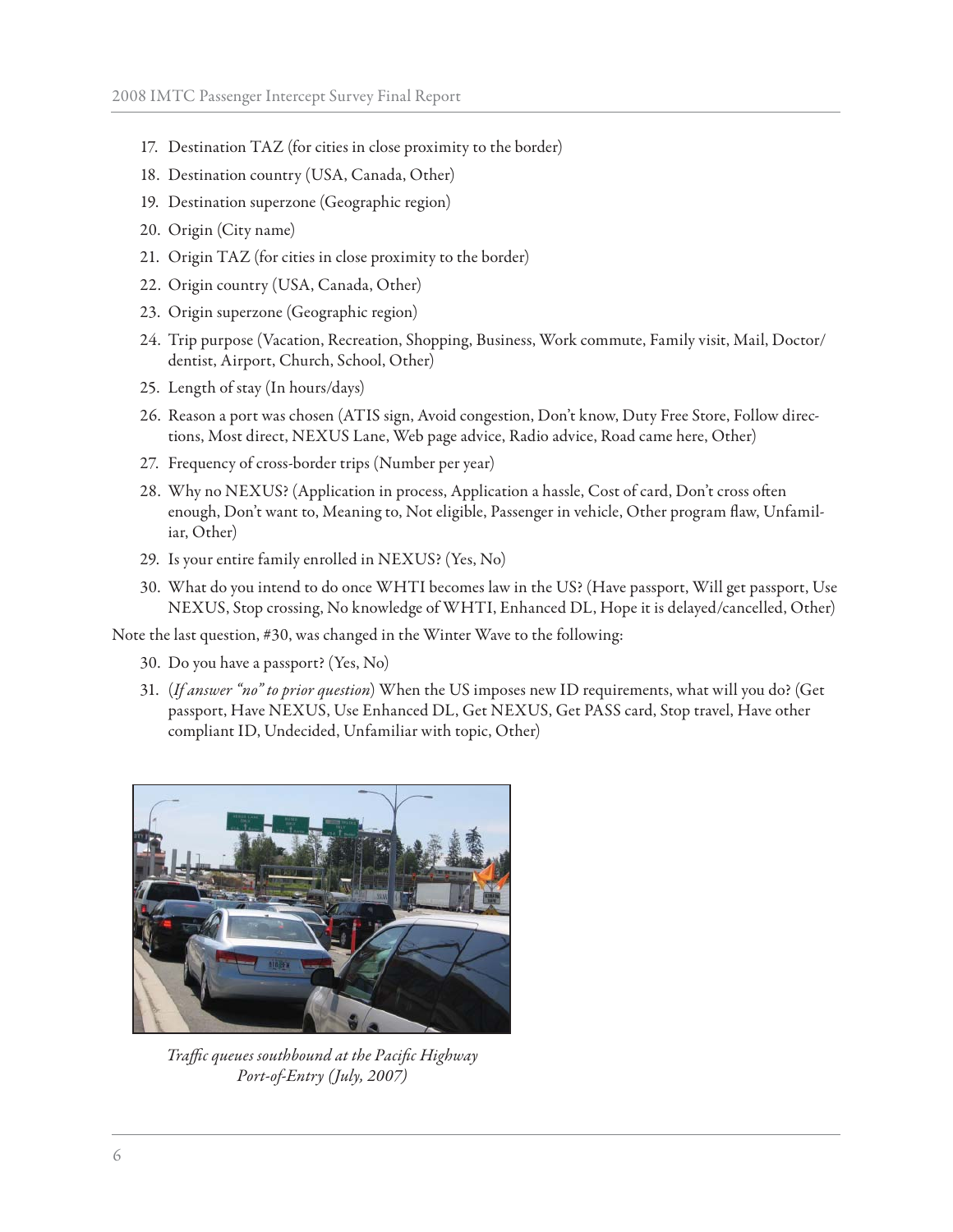## **2.2 Summer Wave (July, 2007)**

The schedule of data collection for the 2008 survey was designed to be slightly greater in scope than for the 2000 survey. As in 2000, data was collected on both a weekday (Tuesday, Wednesday, or Thursday) and a weekend day (Saturday or Sunday) in each direction (northbound, southbound) at each of the four ports-of-entry. In addition, in response to a request from the inspection agencies, data was gathered on a Friday in each direction at the Peace Arch/Douglas crossing. On weekdays, in an effort to gather data from work commuters, data collection began at 6:00 am. This is one hour earlier than was the case in 2000. On weekend days and Fridays, data was gathered beginning at 7:30 am. At Lynden/Aldergrove, surveying began at 8:00 am, when the port opened each morning (**see Figure 2**).

In planning the project, minute-by-minute traffic count data (from loop detectors) for the Peace Arch/Douglas crossing was available. That data was plotted for a period of several weeks in the spring of 2007, so that the diurnal flow of traffic throughout the week was well understood. The operational hours chosen for this project were known to encompass all the periods of significant traffic flow through the Peace Arch port.

| <b>Port</b>       | <b>Direction</b> | Day type | <b>Date</b> | <b>Hours</b>    |
|-------------------|------------------|----------|-------------|-----------------|
| Peace Arch        | N                | Weekday  | 18-Jul      | $6$ am - $9$ pm |
| Peace Arch        | N                | Weekend  | 22-Jul      | 7:30 am - 9 pm  |
| Peace Arch        | N                | Fridav   | $13 -$ Jul  | 7:30 am - 9 pm  |
| Peace Arch        | S                | Weekday  | 19-Jul      | 6 am - 9 pm     |
| Peace Arch        | S                | Weekend  | $21 -$ Jul  | 7:30 am - 9 pm  |
| Peace Arch        | S                | Friday   | 20-Jul      | 7:30 am - 9 pm  |
| Pacific Highway   | N                | Weekday  | $12$ -Jul   | 6 am - 9 pm     |
| Pacific Highway   | N                | Weekend  | 14-Jul      | 7:30 am - 9 pm  |
| Pacific Highway   | S                | Weekday  | 17-Jul      | 6 am - 9 pm     |
| Pacific Highway   | S                | Weekend  | $15 -$ Jul  | 7:30 am - 9 pm  |
| Lynden/Aldergrove | N                | Weekday  | 25-Jul      | 8 am - 9 pm     |
| Lynden/Aldergrove | S                | Weekday  | 24-Jul      | 8 am - 9 pm     |
| Lynden/Aldergrove | $S+N$            | Weekend  | 7-Jul       | 8 am - 9 pm     |
| Sumas/Huntingdon  | N                | Weekday  | $11$ -Jul   | 6 am - 9 pm     |
| Sumas/Huntingdon  | $S+N$            | Weekend  | 8-Jul       | 7:30 am - 9 pm  |
| Sumas/Huntingdon  | S                | Weekday  | $10 -$ Jul  | 6 am - 9 pm     |

**Figure 2: Summer Survey Schedule, July 2007**

## **2.3 Winter Wave (February, 2008)**

In the 2000 study, winter-season interviews were collected in November, and all things being equal, the 2008 study would also have collected data in late fall. However, the Winter Olympics are scheduled to occur in Vancouver, B.C., in February 2010, and it was decided that collection of winter-season data in February would provide useful baseline information for people engaged in planning for the Olympics. A second wave of interviews therefore occurred in February 2008 (**see Figure 3**).

Weather was a concern in February, so some analysis of the July 2007 survey data was performed in order to determine whether the number of survey days could be reduced without harming the usefulness of the resulting data. Analysis revealed that for a given type of day (e.g., a weekday), no significant difference exists between the northbound and southbound traffic through the two smaller ports (Lynden/Aldergrove and Sumas/Hunting-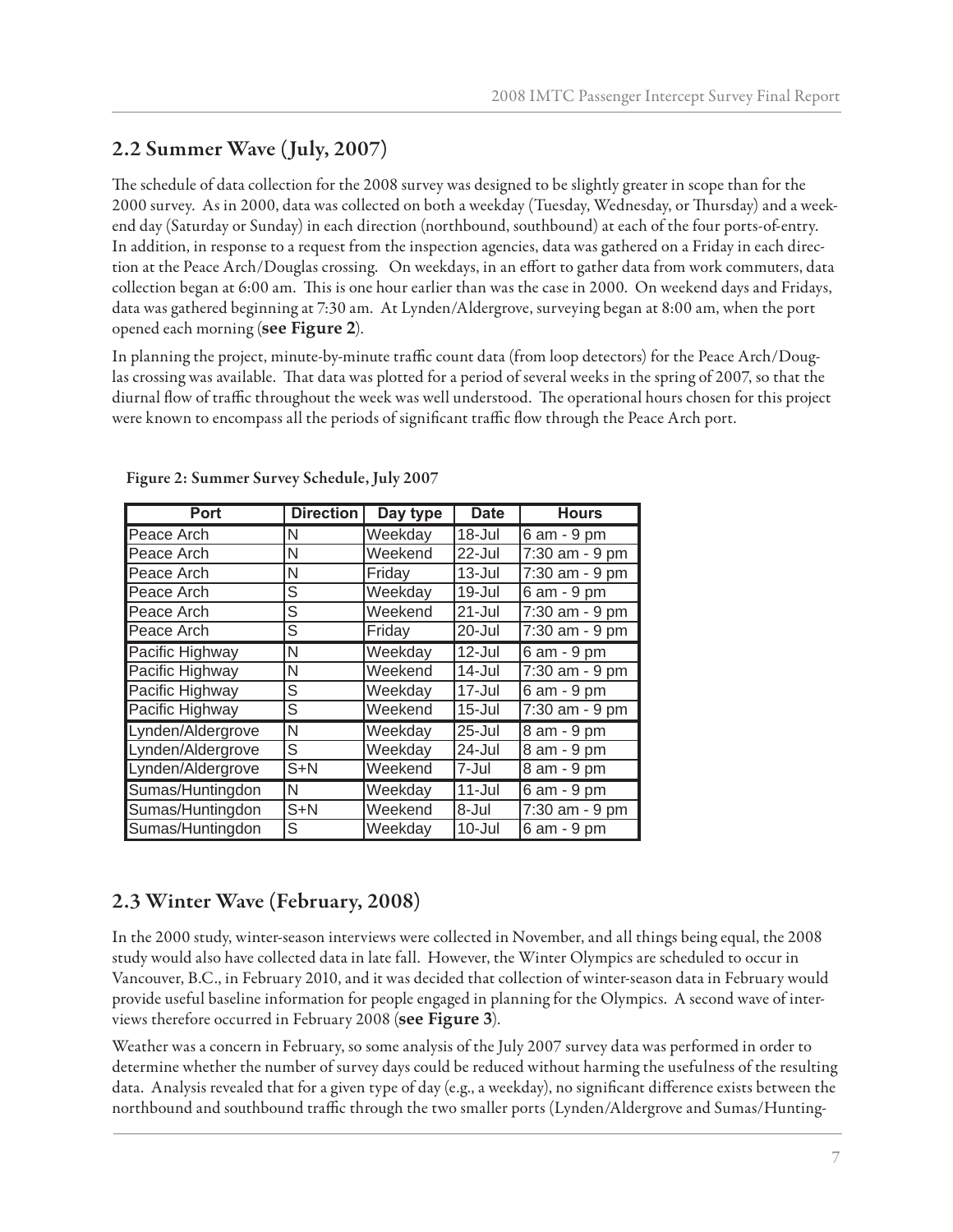| <b>Port</b>       | <b>Direction</b> | Day type | <b>Date</b> | <b>Hours</b>          |
|-------------------|------------------|----------|-------------|-----------------------|
| Peace Arch        | N                | Weekday  | 27-Feb      | 7 am - 8 pm           |
| Peace Arch        | N                | Weekend  | 23-Feb      | 7:30 am - 8 pm        |
| Peace Arch        | S                | Weekday  | 20-Feb      | 7 am - 8 pm           |
| Peace Arch        | S                | Weekend  | 17-Feb      | 7:30 am - 8 pm        |
| Pacific Highway   | N                | Weekday  | 6-Feb       | 7 am - 8 pm           |
| Pacific Highway   | N                | Weekend  | 10-Feb      | 7:30 am - 8 pm        |
| Pacific Highway   | S                | Weekday  | 13-Feb      | 7 am - 8 pm           |
| Pacific Highway   | S                | Weekend  | 16-Feb      | 7:30 am - 8 pm        |
| Lynden/Aldergrove | S                | Weekend  | 9-Feb       | 8 am - 8 pm           |
| Lynden/Aldergrove | S                | Weekday  | 7-Feb       | 8 am - 8 pm           |
| Sumas/Huntingdon  | N                | Weekend  | 24-Feb      | $7$ am - 8 pm         |
| Sumas/Huntingdon  | N                | Weekday  |             | 26-Feb 7:30 am - 8 pm |

**Figure 3: Winter Survey Schedule, February, 2008**

don). It was therefore decided to collect data in one direction only through the small ports, while continuing to gather both weekday and weekend day data. At the larger two ports, both north- and southbound data was still collected on each type of day. It was also decided to omit Friday surveys at the Peace Arch/Douglas crossing. Finally, the hours of data collection were shorter at all ports, in order to ensure that surveyors could work safely in a season of limited daylight.

## **3. The Database**

The database of 2000 and 2008 surveys is available on CD from the Whatcom Council of Governments.

For information about the development of expansion factors, database structure, and technical details regarding the database, please see **Appendix A: Development of Survey Database.**

## **4. Results**

## **4.1 Origin-Destination Data**

Origin-destination patterns have not significantly changed since 2000. The predominant travel route is between the West Lower Mainland of British Columbia and Whatcom County, Washington (**see Figures 4 and 5**).

One small difference over the last eight years has been the slight relative increase in longer-distance travel. A higher percentage of travelers from West and East Lower Mainland travelled to Puget Sound, and long-distance recreation trips from B.C. to the west and rest of the U.S. also increased as a percentage.

Primary destinations in the U.S. include Bellingham, Seattle, and Blaine (**see Figure 6**). Primary Canadian destinations include Vancouver, Surrey, Abbotsford, and White Rock (**see Figure 7**).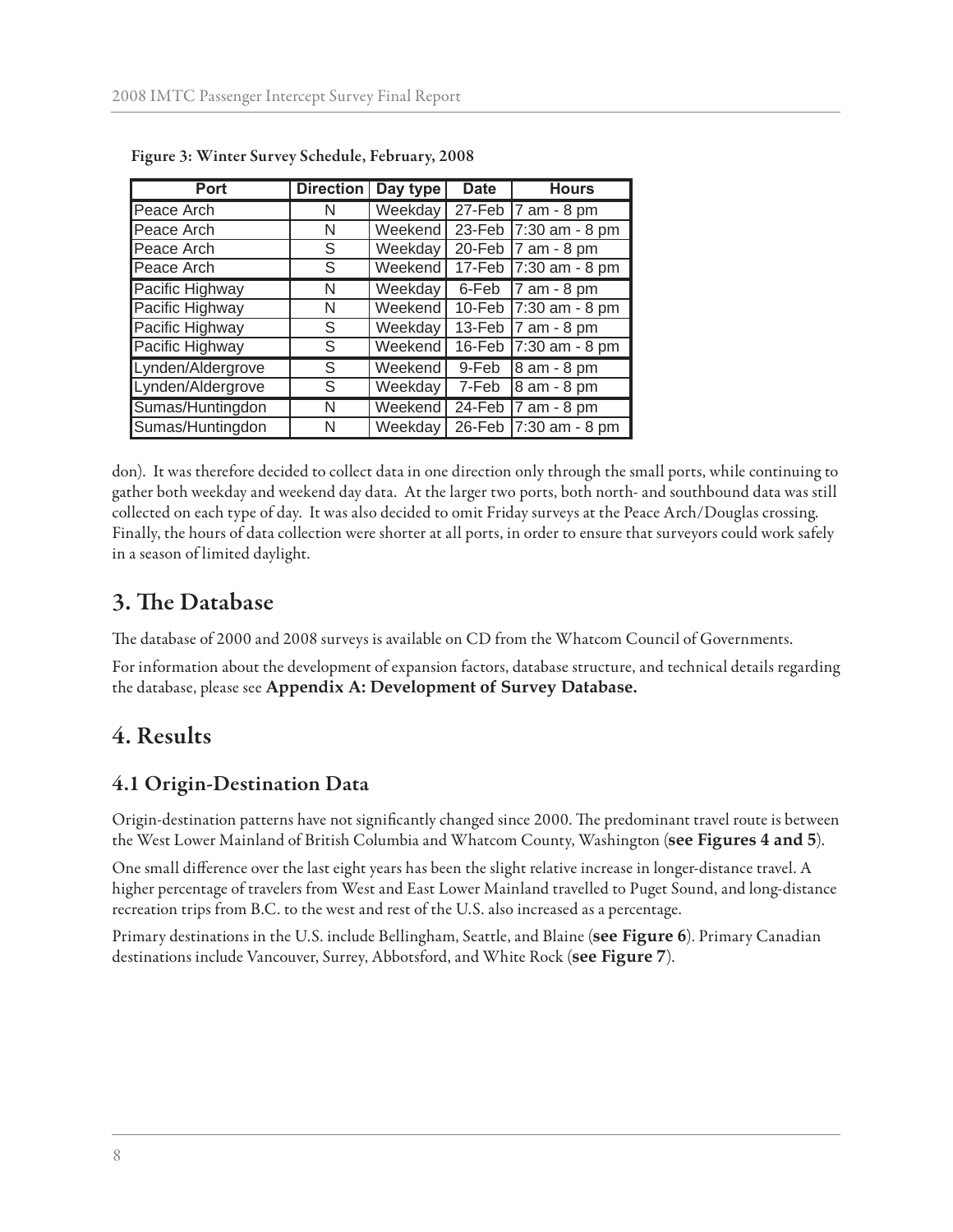#### **Figure 4: Origin-Destination Matrix (Summer, All Ports-of-Entry, Northbound and Southbound)**

|                                | <b>DESTINATION</b> |                  |                |                                  |                    |                         |                |                             |                    |                |                                  |                    |                    |         |         |
|--------------------------------|--------------------|------------------|----------------|----------------------------------|--------------------|-------------------------|----------------|-----------------------------|--------------------|----------------|----------------------------------|--------------------|--------------------|---------|---------|
|                                |                    | Alaska   Alberta | East<br>Canada | East<br>Lower<br><b>Mainland</b> | East<br>Washington | Point<br><b>Roberts</b> | Puget<br>Sound | <b>Rest of</b><br><b>BC</b> | Rest<br><b>USA</b> | West<br>Canada | West<br>Lower<br><b>Mainland</b> | West<br><b>USA</b> | West<br>Washington | Whatcom |         |
| Alaska                         |                    |                  |                |                                  | 0.02%              |                         | 0.04%          |                             |                    |                |                                  | 0.02%              | 0.02%              |         | 0.09%   |
| Alberta                        |                    |                  |                |                                  |                    |                         | 0.13%          |                             | 0.01%              |                |                                  | 0.03%              |                    | 0.08%   | 0.25%   |
| <b>East Canada</b>             |                    |                  |                |                                  | 0.01%              |                         | 0.08%          |                             |                    |                |                                  | 0.01%              |                    | 0.02%   | 0.12%   |
| <b>East Lower Mainland</b>     |                    |                  |                | 0.01%                            | 0.15%              |                         | 2.36%          |                             | 0.10%              |                |                                  | 0.22%              | 0.30%              | 8.95%   | 12.08%  |
| <b>East Washington</b>         | 0.01%              |                  |                | 0.12%                            |                    | 0.01%                   |                | 0.05%                       |                    | 0.01%          | 0.26%                            |                    |                    |         | 0.46%   |
| $Z$ Point Roberts              |                    |                  |                |                                  | 0.01%              | 0.01%                   | 0.09%          |                             | 0.02%              |                | 0.01%                            |                    | 0.02%              | 0.35%   | 0.51%   |
| D Puget Sound                  | 0.05%              | 0.07%            | 0.02%          | .99%                             |                    | 0.06%                   | 0.03%          | 2.01%                       |                    | 0.07%          | 12.21%                           | 0.01%              |                    | 0.02%   | 16.54%  |
| $\overline{\alpha}$ Rest of BC |                    |                  |                |                                  | 0.11%              |                         | 2.74%          |                             | 0.22%              |                |                                  | 0.54%              | 0.48%              | .32%    | 5.41%   |
| O Rest USA                     | 0.01%              |                  |                | 0.09%                            |                    |                         |                | 0.22%                       |                    | 0.01%          | 0.88%                            |                    |                    |         | .21%    |
| West Canada                    |                    |                  |                |                                  | 0.01%              |                         | 0.05%          |                             | 0.05%              |                |                                  | 0.00%              | 0.01%              | 0.09%   | 0.21%   |
| West Lower Mainland            |                    |                  |                |                                  | 0.42%              |                         | 13.52%         |                             | 0.71%              |                | 0.02%                            | .88%               | 1.61%              | 16.52%  | 34.68%  |
| <b>West USA</b>                | 0.03%              | 0.01%            |                | 0.23%                            |                    | 0.02%                   |                | 0.34%                       |                    | 0.02%          | 1.51%                            |                    |                    |         | 2.16%   |
| <b>West Washington</b>         | 0.05%              |                  |                | 0.38%                            |                    | 0.05%                   | 0.01%          | 0.27%                       |                    | 0.03%          | 1.34%                            |                    |                    |         | 2.12%   |
| <b>Whatcom</b>                 | 0.03%              | 0.07%            | 0.02%          | 7.77%                            |                    | 0.43%                   |                | 0.63%                       |                    | 0.02%          | 15.14%                           |                    |                    | 0.06%   | 24.18%  |
|                                | 0.18%              | 0.14%            | 0.04%          | 10.58%                           | 0.72%              | 0.57%                   | 19.04%         | 3.52%                       | 1.11%              | 0.17%          | 31.36%                           | 2.70%              | 2.44%              | 27.42%  | 100.00% |

#### **Figure 5: Origin-Destination Matrix (Winter, All Ports-of-Entry, Northbound and Southbound)**

|        |                            |          |         |                |                           |                                     |       | <b>DESTINATION</b> |               |                    |                               |                    |                    |         |         |
|--------|----------------------------|----------|---------|----------------|---------------------------|-------------------------------------|-------|--------------------|---------------|--------------------|-------------------------------|--------------------|--------------------|---------|---------|
|        |                            | Alaska I | Alberta | East<br>Canada | East<br>Lower<br>Mainland | East<br><b>Washington   Roberts</b> | Point | Puget<br>Sound     | Rest<br>of BC | Rest<br><b>USA</b> | <b>West Lower</b><br>Mainland | West<br><b>USA</b> | West<br>Washington | Whatcom |         |
|        | Alaska                     |          |         |                |                           |                                     |       | 0.02%              |               |                    |                               |                    |                    |         | 0.02%   |
|        | Alberta                    |          |         |                |                           |                                     |       | 0.04%              |               |                    |                               |                    |                    | 0.05%   | 0.10%   |
|        | East Canada                |          |         |                |                           |                                     |       | 0.02%              |               |                    |                               |                    | 0.02%              |         | 0.04%   |
|        | <b>East Lower Mainland</b> |          |         |                |                           |                                     |       | 2.69%              |               | 0.06%              |                               | 0.02% 0.12%        | 0.16%              | 8.60%   | 11.67%  |
|        | <b>East Washington</b>     |          |         |                |                           |                                     |       | 0.05%              | 0.01%         |                    | 0.08%                         |                    |                    | 0.02%   | 0.17%   |
|        | <b>Point Roberts</b>       |          |         |                |                           |                                     |       | 0.06%              |               |                    |                               | 0.06%              | 0.02%              | 0.49%   | 0.72%   |
|        | <b>Puget Sound</b>         | 0.01%    | 0.04%   | 0.05%          | .58%                      | 0.04%                               | 0.08% |                    | 2.37%         |                    | 9.59%                         |                    |                    |         | 13.75%  |
| ORIGIN | <b>Rest of BC</b>          |          |         |                |                           | 0.03%                               |       | 2.11%              |               | 0.22%              |                               | 0.16%              | 0.11%              | 0.29%   | 2.93%   |
|        | <b>Rest USA</b>            |          |         |                | 0.07%                     |                                     |       |                    | 0.15%         |                    | 0.41%                         |                    |                    |         | 0.63%   |
|        | West Lower Mainland        |          |         |                |                           | 0.07%                               |       | 14.64%             |               | 0.43%              |                               | 0.84%              | 0.88%              | 19.16%  | 36.07%  |
|        | West USA                   |          |         |                | 0.09%                     |                                     |       |                    | 0.13%         |                    | 1.31%                         |                    |                    |         | 1.52%   |
|        | West Washington            |          |         |                | 0.22%                     |                                     | 0.03% |                    | 0.32%         |                    | 0.77%                         |                    |                    |         | 1.34%   |
|        | Whatcom                    |          | 0.08%   |                | 8.82%                     | 0.04%                               | 0.57% |                    | 0.86%         |                    | 20.66%                        |                    |                    |         | 31.05%  |
|        |                            | 0.01%    | 0.12%   | 0.05%          | 10.77%                    | 0.18%                               | 0.77% | 19.65%             |               | 3.84% 0.72%        | 32.87%                        | 1.18%              | 1.19%              | 28.64%  | 100.00% |

**Figure 6: Top U.S. City Destinations (All Ports-of-Entry, Southbound)**

| <b>Summer Destination</b> | Count | % of Total<br><b>Traffic</b> |
|---------------------------|-------|------------------------------|
| Bellingham                | 4202  | 28%                          |
| Seattle                   | 2642  | 18%                          |
| Blaine                    | 1409  | 9%                           |
| <b>Birch Bay</b>          | 1166  | 8%                           |
| Lynden                    | 541   | 4%                           |
| Sumas                     | 519   | 3%                           |
| Oregon                    | 451   | 3%                           |
| <b>West Washington</b>    | 428   | 3%                           |
| Everett                   | 335   | 2%                           |
| <b>Maple Falls</b>        | 314   | 2%                           |

| <b>Summer Destination</b> | Count | % of Total<br><b>Traffic</b> | <b>Winter Destination</b> | Count      | % of Total<br><b>Traffic</b> |
|---------------------------|-------|------------------------------|---------------------------|------------|------------------------------|
| <b>Bellingham</b>         | 4202  | 28%                          | Bellingham                | 2670       | 40%                          |
| Seattle                   | 2642  | 18%                          | Seattle                   | 1290       | 19%                          |
| Blaine                    | 1409  | 9%                           | <b>Blaine</b>             | 731        | 11%                          |
| <b>Birch Bay</b>          | 1166  | 8%                           | Lynden                    | 498        | 7%                           |
| Lynden                    | 541   | 4%                           | Everett                   | 255        | 4%                           |
| <b>Sumas</b>              | 519   | 3%                           | <b>Birch Bay</b>          | 211        | 3%                           |
| Oregon                    | 451   | 3%                           | Ferndale                  | 134        | 2%                           |
| West Washington           | 428   | 3%                           | Burlington                | <b>106</b> | 2%                           |
| Everett                   | 335   | 2%                           | Oregon                    | 94         | 1%                           |
| <b>Maple Falls</b>        | 314   | 2%                           | Mt. Vernon                | 67         | 1%                           |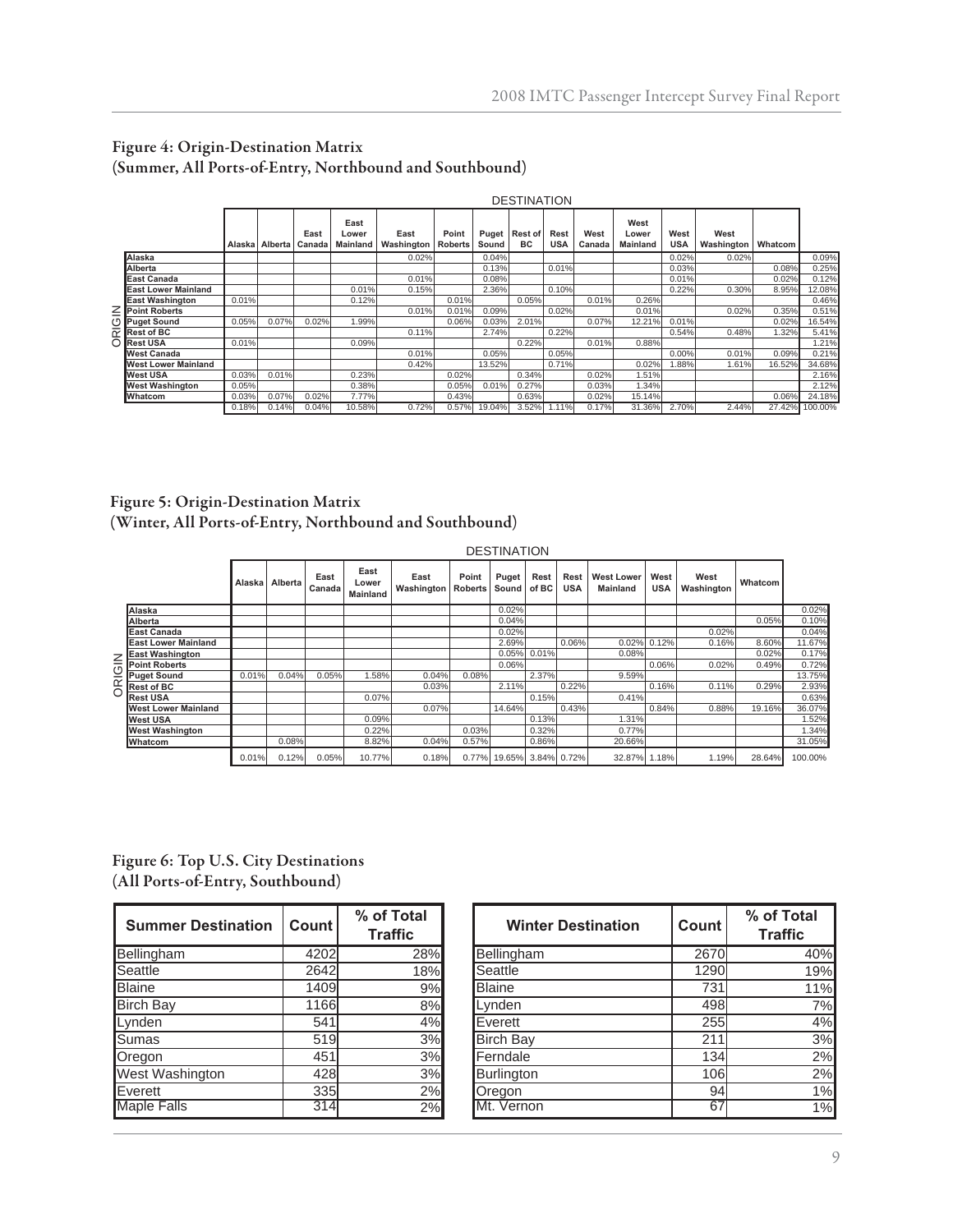| <b>Summer Destination</b> | Count | % of Total<br><b>Traffic</b> |
|---------------------------|-------|------------------------------|
| Vancouver                 | 6093  | 27%                          |
| Surrey                    | 2896  | 13%                          |
| Abbotsford                | 1594  | 7%                           |
| Delta                     | 1518  | 7%                           |
| White Rock                | 1321  | 6%                           |
| Richmond                  | 1041  | 5%                           |
| Langley Township          | 772   | 3%                           |
| Burnaby                   | 767   | 3%                           |
| Coquitlam                 | 663   | 3%                           |
| Chilliwack                | 64    | 3%                           |

| <b>Figure 7: Top Canadian City Destinations</b> |
|-------------------------------------------------|
| (All Ports-of-Entry, Northbound)                |

| <b>Summer Destination</b> | <b>Count</b> | % of Total<br>Traffic | <b>Winter Destination</b> | Count | % of Total<br><b>Traffic</b> |
|---------------------------|--------------|-----------------------|---------------------------|-------|------------------------------|
| Vancouver                 | 6093         | 27%                   | Vancouver                 | 2588  | 26%                          |
| Surrey                    | 2896         | 13%                   | Surrey                    | 1654  | 17%                          |
| Abbotsford                | 1594         | 7%                    | <b>White Rock</b>         | 894   | 9%                           |
| Delta                     | 1518         | 7%l                   | Abbotsford                | 789   | 8%                           |
| <b>White Rock</b>         | 1321         | 6%                    | Richmond                  | 404   | 4%                           |
| Richmond                  | 1041         | 5%                    | <b>Whistler</b>           | 366   | 4%                           |
| Langley Township          | 7721         | 3%                    | Chilliwack                | 298   | 3%                           |
| <b>Burnaby</b>            | 767          | 3%                    | <b>Delta</b>              | 294   | 3%                           |
| Coquitlam                 | 663          | 3%                    | Coquitlam                 | 277   | 3%                           |
| <b>Chilliwack</b>         | 647          | 3%                    | Burnaby                   | 270   | 3%                           |

## **4.2 Who Crosses the Border?**

Residence patterns since 2000 have not changed noticeably. The largest percentage of cross-border travelers in the summer came from Seattle and Vancouver, the region's largest cities (see Figures 8 and 9). However the cities of Surrey and Abbotsford have been experiencing rapid growth, leading to greater demands on the system.

**Figure 8: Top 10 U.S. Residence Cities (All Ports-of-Entry)**

| <b>Summer Residence</b> | <b>Count</b> | % of Total<br><b>Traffic</b> |
|-------------------------|--------------|------------------------------|
| Seattle                 | 3141         | 17%                          |
| Other USA               | 2861         | 16%                          |
| Bellingham              | 2132         | 12%                          |
| California              | 1088         | 6%                           |
| West Washington         | 872          | 5%                           |
| <b>Blaine</b>           | 828          | 5%                           |
| Oregon                  | 821          | 4%                           |
| Lynden                  | 689          | 4%                           |
| Bellevue                | 537          | 3%                           |
| Ferndale                | 456          | 2%                           |

**Winter Residence** Count | % of Total **Traffic** Seattle 3141 17% Seattle 1773 27% Bellingham 15% Bellingham 2132 12% Blaine 502 8% California 1088 6% USA (Rest) 416 416 6% West Washington | 872 | 5% | |Oregon 323 | 5% Blaine 828 5% Lynden 256 4% Vashington (West)  $\begin{array}{|l|l|} \hline 250 & 4\% \hline \text{Everett} & 207 & 3\% \hline \end{array}$ Lynden 689 4% Everett 207 3% Bellevue 537 3% Ferndale 207 3% Ferndale 456 2% Birch Bay 164 3%

**Figure 9: Top 10 Canadian Residence Cities (All Ports-of-Entry)**

| <b>Summer</b><br><b>Residence</b> | <b>Count</b> | % of Total<br><b>Traffic</b> |
|-----------------------------------|--------------|------------------------------|
| Vancouver                         | 5074         | 19%                          |
| Surrey                            | 5062         | 19%                          |
| Abbotsford                        | 2407         | 9%                           |
| <b>White Rock</b>                 | 1797         | 7%                           |
| Richmond                          | 1317         | 5%                           |
| Burnaby                           | 1207         | 5%                           |
| Coquitlam                         | 1131         | 4%                           |
| Langley Township                  | 1127         | 4%                           |
| Chilliwack                        | 986          | 4%                           |
| Delta                             | 974          | 4%                           |

| <b>Summer</b><br><b>Residence</b> | Count | % of Total<br><b>Traffic</b> | <b>Winter</b><br><b>Residence</b> | Count | % of Total<br><b>Traffic</b> |
|-----------------------------------|-------|------------------------------|-----------------------------------|-------|------------------------------|
| Vancouver                         | 5074  | 19%                          | Surrey                            | 2872  | 22%                          |
| Surrey                            | 5062  | 19%                          | Vancouver                         | 2509  | 19%                          |
| Abbotsford                        | 2407  | 9%                           | <b>White Rock</b>                 | 1124  | 8%                           |
| <b>White Rock</b>                 | 1797  | 7%                           | Abbotsford                        | 953   | 7%                           |
| Richmond                          | 1317  | 5%                           | Richmond                          | 743   | 6%                           |
| <b>Burnaby</b>                    | 1207  | 5%                           | Langley (Township)                | 648   | 5%                           |
| Coquitlam                         | 1131  | 4%                           | Burnaby                           | 645   | 5%                           |
| Langley Township                  | 1127  | 4%                           | Coquitlam                         | 557   | 4%                           |
| Chilliwack                        | 986   | 4%                           | Delta                             | 429   | 3%                           |
| Delta                             | 974   | 4%                           | Langley (City)                    | 387   | 3%                           |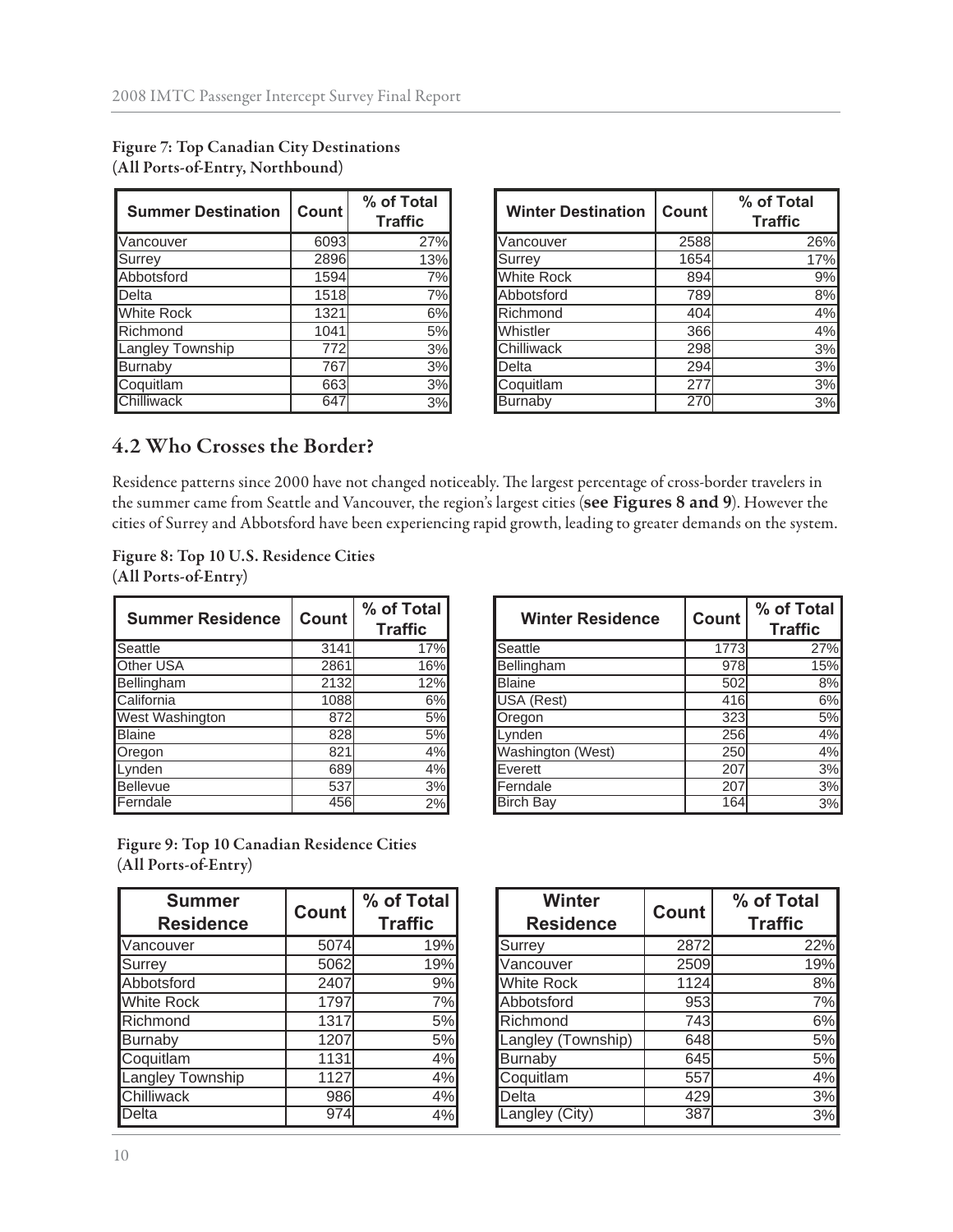## **4.3 What Drives Demand?**

Cross-border travel is impacted by varying external factors including exchange rate and trip purpose. In the summer, 49 percent of cross-border trips were for recreation and vacation purposes (**see Figure 10**), with Vancouver and Seattle being the primary destinations (**see Figures 11 and 12**). Shopping is another strong trip generator, with primary destinations in Surrey, B.C., and Bellingham, WA (**see Figures 13 and 14**).

87 percent of all trips by U.S. residents, and 93 percent of trips by Canadian residents, are made for discretionary purposes (non-work related).



### **Figure 10: Trip Purpose (All Ports-of-Entry, Northbound and Southbound)**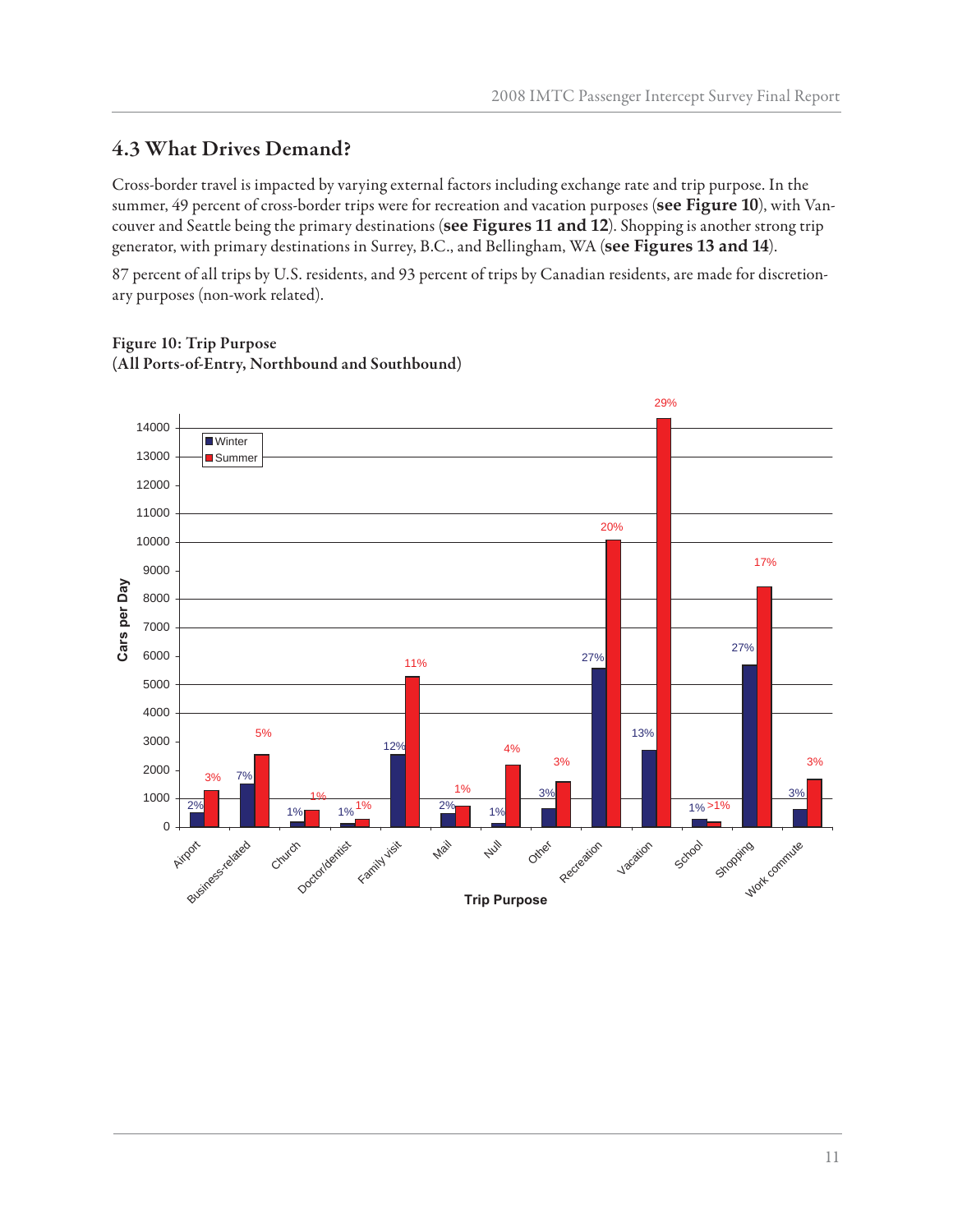#### **Figure 11: U.S. Recreation Destinations\* (All Ports-of-Entry, Northbound)**

#### **SUMMER WINTER**

| <b>US Destinations</b> | Count | % Total |
|------------------------|-------|---------|
| <b>Seattle</b>         | 1,938 | 15%     |
| <b>Birch Bay</b>       | 1,793 | 14%     |
| Bellingham             | 1,544 | 12%     |
| <b>Maple Falls</b>     | 851   | 7%      |
| <b>Blaine</b>          | 590   | 5%      |
| Oregon                 | 583   | 5%      |
| West Washington        | 526   | 4%      |
| Lynden                 | 457   | 4%      |
| Deming                 | 364   | 3%      |
| Ferndale               | 267   | 2%      |

**Figure 12: Canadian Recreation Destinations\* (All Ports-of-Entry, Southbound)**

#### **SUMMER WINTER**

| <b>Cana ian Destinations</b> | Count | % Total |
|------------------------------|-------|---------|
| Vancouver                    | 4,364 | 43%     |
| Whistler                     | 936   | 9%      |
| Other BC                     | 754   | 7%      |
| Delta                        | 524   | 5%      |
| <b>Islands via Tsawassen</b> | 407   | 4%      |
| Victoria                     | 369   | 4%      |
| Abbotsford                   | 353   | 3%      |
| Surrey                       | 344   | 3%      |
| Richmond                     | 341   | 3%      |
| <b>White Rock</b>            | 325   | 3%      |

**Figure 13: U.S. Shopping Destinations\* (All Ports-of-Entry, Northbound)**

| <b>US Destinations</b> | Count | % Total |
|------------------------|-------|---------|
| Bellingham             | 4,138 | 55%     |
| <b>Blaine</b>          | 959   | 13%     |
| Seattle                | 711   | 9%      |
| Lynden                 | 340   | 4%      |
| <b>Sumas</b>           | 292   | 4%      |
| Everett                | 284   | 4%      |
| Burlington             | 164   | 2%      |
| Pt. Roberts            | 79    | 1%      |
| <b>Birch Bay</b>       | 70    | $1\%$   |
| <b>West Washington</b> | 66    | $1\%$   |

| <b>US Destinations</b> | Count | % Total |
|------------------------|-------|---------|
| Seattle                | 1,046 | 24%     |
| Bellingham             | 820   | 19%     |
| <b>Birch Bay</b>       | 422   | 10%     |
| <b>Maple Falls</b>     | 379   | 9%      |
| <b>Blaine</b>          | 344   | 8%      |
| Ferndale               | 162   | 4%      |
| Lynden                 | 161   | 4%      |
| Oregon                 | 136   | 3%      |
| Sumas                  | 115   | 3%      |
| Everett                | 95    | 2%      |

| Cana ian Destinations | <b>Count</b> | % Total |
|-----------------------|--------------|---------|
| Vancouver             | 1,526        | 50%     |
| Whistler              | 609          | 20%     |
| Surrey                | 170          | 6%      |
| Richmond              | 100          | 3%      |
| <b>White Rock</b>     | 89           | 3%      |
| <b>Burnaby</b>        | 60           | 2%      |
| Abbotsford            | 58           | 2%      |
| Langley Township      | 57           | 2%      |
| Victoria              | 56           | 2%      |
| <b>Langley City</b>   | 45           | 1%      |

#### **SUMMER WINTER**

| <b>US Destinations</b>   | Count           | % Total |
|--------------------------|-----------------|---------|
| <b>Bellingham</b>        | 2,994           | 56%     |
| <b>Blaine</b>            | 865             | 16%     |
| Seattle                  | 449             | 8%      |
| Lynden                   | 279             | 5%      |
| Everett                  | 204             | 4%      |
| Burlington               | 115             | 2%      |
| Sumas                    | 102             | 2%      |
| <b>Birch Bay</b>         | 48              | 1%      |
| Mt. Vernon               | 39              | 1%      |
| <b>Rural King County</b> | $\overline{35}$ | $1\%$   |

\* Note: Percentages shown are for the total responses from the question, not just the top ten destinations illustrated. Percentages do not include other/null/other country responses.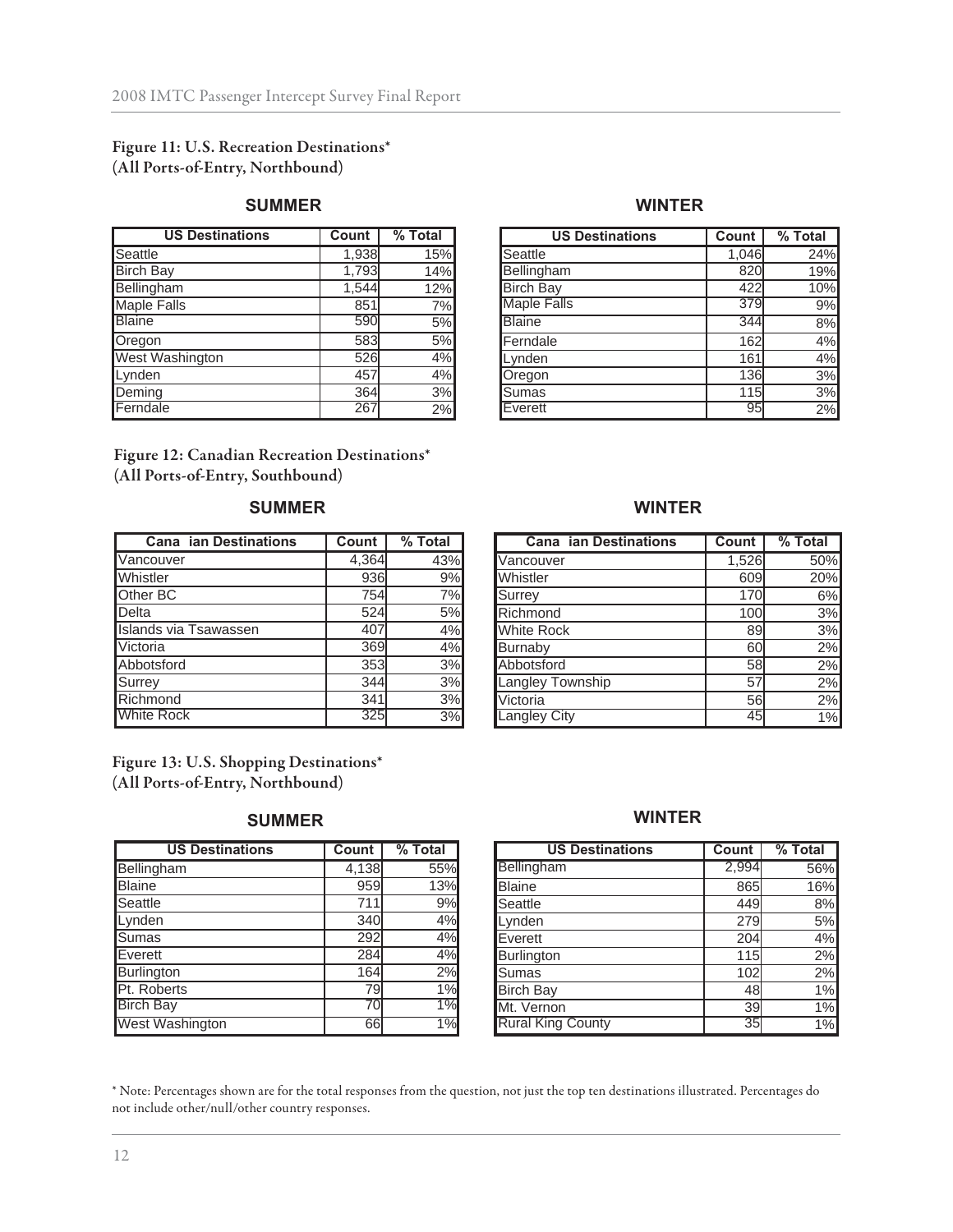**Figure 14: Canadian Shopping Destinations\* (All Ports-of-Entry, Southbound)**

| <b>Canadian Destinations</b> | Count | % Total |
|------------------------------|-------|---------|
| Vancouver                    | 159   | 25%     |
| Abbotsford                   | 149   | 23%     |
| Richmond                     | 86    | 13%     |
| <b>White Rock</b>            | 71    | 11%     |
| Surrey                       | 57    | 9%      |
| Langley City                 | 34    | 5%      |
| Coquitlam                    | 30    | 5%      |
| Aldergrove                   | 15    | 2%      |
| Burnaby                      | 12    | 2%      |
| Delta                        |       |         |

### **SUMMER WINTER**

| <b>Canadian Destinations</b> | Count | $%$ Total |
|------------------------------|-------|-----------|
| Vancouver                    | 75    | 30%       |
| Abbotsford                   | 39    | 16%       |
| Richmond                     | 35    | 14%       |
| <b>White Rock</b>            | 28    | 11%       |
| <b>Langley City</b>          | 19    | 8%        |
| Surrey                       | 13    | 5%        |
| Coquitlam                    |       | 4%        |
| Langley Township             |       | 3%        |
| Aldergrove                   |       | 3%        |
| Port Moody                   | 6     | 2%        |

The number of Canadians crossing the border to purchase gas has long been speculated. Based on the numbers collected for Canadian residents shopping in either Blaine, Lynden, or Sumas (cities without large shopping centers) it can be estimated that approximately 415 cross-border trips per day are for gas only (**see Figure 15**).

#### **Figure 15: Estimated Number of Cross-Border Gas Trips per Day (All Ports-of-Entry, Northbound and Southbound)**

| <b>SUMMER</b> |                    |                              |  |  |
|---------------|--------------------|------------------------------|--|--|
| DayType       | <b>Destination</b> | Cars during<br>survey period |  |  |
| Weekday       | Blaine             | 722                          |  |  |
| Weekday       | Lynden             | 247                          |  |  |
| Weekday       | Sumas              | 242                          |  |  |
| <b>TOTAL</b>  |                    | 1212                         |  |  |
| Weekend       | <b>Blaine</b>      | 236                          |  |  |
| Weekend       | Lynden             | 93                           |  |  |
| Weekend       | Sumas              | 50                           |  |  |
| <b>OTAL</b>   |                    |                              |  |  |

| <b>WINTER</b> |                    |                              |  |  |
|---------------|--------------------|------------------------------|--|--|
| DayType       | <b>Destination</b> | Cars during<br>survey period |  |  |
| Weekday       | <b>Blaine</b>      | 548                          |  |  |
| Weekday       | Lynden             | 149                          |  |  |
| Weekday       | Sumas              | 78                           |  |  |
| <b>TOTAL</b>  |                    | 774                          |  |  |
|               |                    |                              |  |  |
| Weekend       | Blaine             | 317                          |  |  |
| Weekend       | Lynden             | 130                          |  |  |
| Weekend       | Sumas              | 25                           |  |  |
| ΙΤΟΤΑL        |                    | 472                          |  |  |

|                                     | <b>SUMMER</b> |                               |                             |                                                          |                     |                                            |  |  |
|-------------------------------------|---------------|-------------------------------|-----------------------------|----------------------------------------------------------|---------------------|--------------------------------------------|--|--|
| <b>Cars during</b><br>survey period | Average       | <b>Total Cars</b><br>Expanded | % of total<br>expanded cars | <b>Jul/Feb Actual</b><br><b>Volume Totals</b><br>(NB&SB) | Avg Daily<br>Volume | <b>ESTIMATED DAILY</b><br><b>GAS TRIPS</b> |  |  |
| 722                                 |               |                               |                             |                                                          |                     |                                            |  |  |
| 247                                 |               |                               |                             |                                                          |                     |                                            |  |  |
| 242                                 |               |                               |                             |                                                          |                     |                                            |  |  |
| 1212                                | 795           | 49144                         | 1.62%                       | 715.100                                                  | 23,837              | 386                                        |  |  |
|                                     |               |                               |                             |                                                          |                     |                                            |  |  |

| <b>WINTER</b> |                    |                              |  | <b>WINTER</b> |                                      |                             |                                                          |                            |                                            |
|---------------|--------------------|------------------------------|--|---------------|--------------------------------------|-----------------------------|----------------------------------------------------------|----------------------------|--------------------------------------------|
| DayType       | <b>Destination</b> | Cars during<br>survey period |  | Average       | <b>Total Cars</b><br><b>Expanded</b> | % of total<br>expanded cars | <b>Jul/Feb Actual</b><br><b>Volume Totals</b><br>(NB&SB) | <b>Avg Daily</b><br>Volume | <b>ESTIMATED DAILY</b><br><b>GAS TRIPS</b> |
| Weekdav       | <b>Blaine</b>      | 548                          |  |               |                                      |                             |                                                          |                            |                                            |
| Weekdav       | ∟vnden             | 149                          |  |               |                                      |                             |                                                          |                            |                                            |
| Weekdav       | Sumas              | 78                           |  | 623           | 20971                                | 2.97%                       | 447.844                                                  | 14.928                     | 444                                        |

Average: 415 a day

Residence: Canada

Trip Purpose: Shopping NB Origin or SB Destination: Blaine, Lynden, or Sumas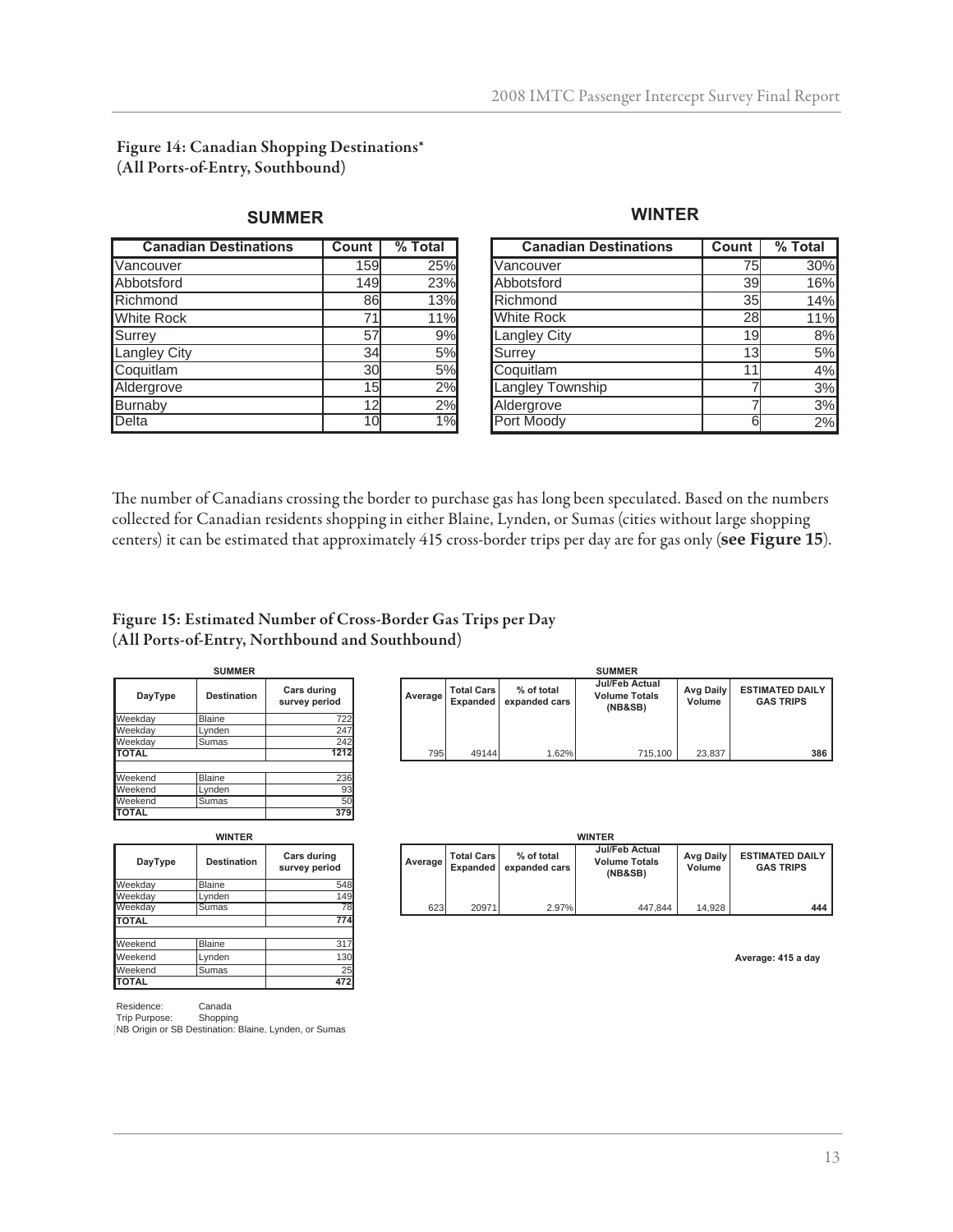## **4.4 What are the Frequency Patterns?**

On average, 45 percent of all cross-border travelers cross the border at least once a month. 18 percent of winter travelers cross at least once a week (**see Figure 16**).

As to be expected, NEXUS travelers that were surveyed showed higher cross-border trip frequency patterns than the general traffic, with over 60 percent of users crossing once a week or more (see Figure 17).

#### **Figure 16: Cross-Border Trip Frequency - General Lanes (not NEXUS) (All Ports-of-Entry, Northbound and Southbound)**



**Frequency**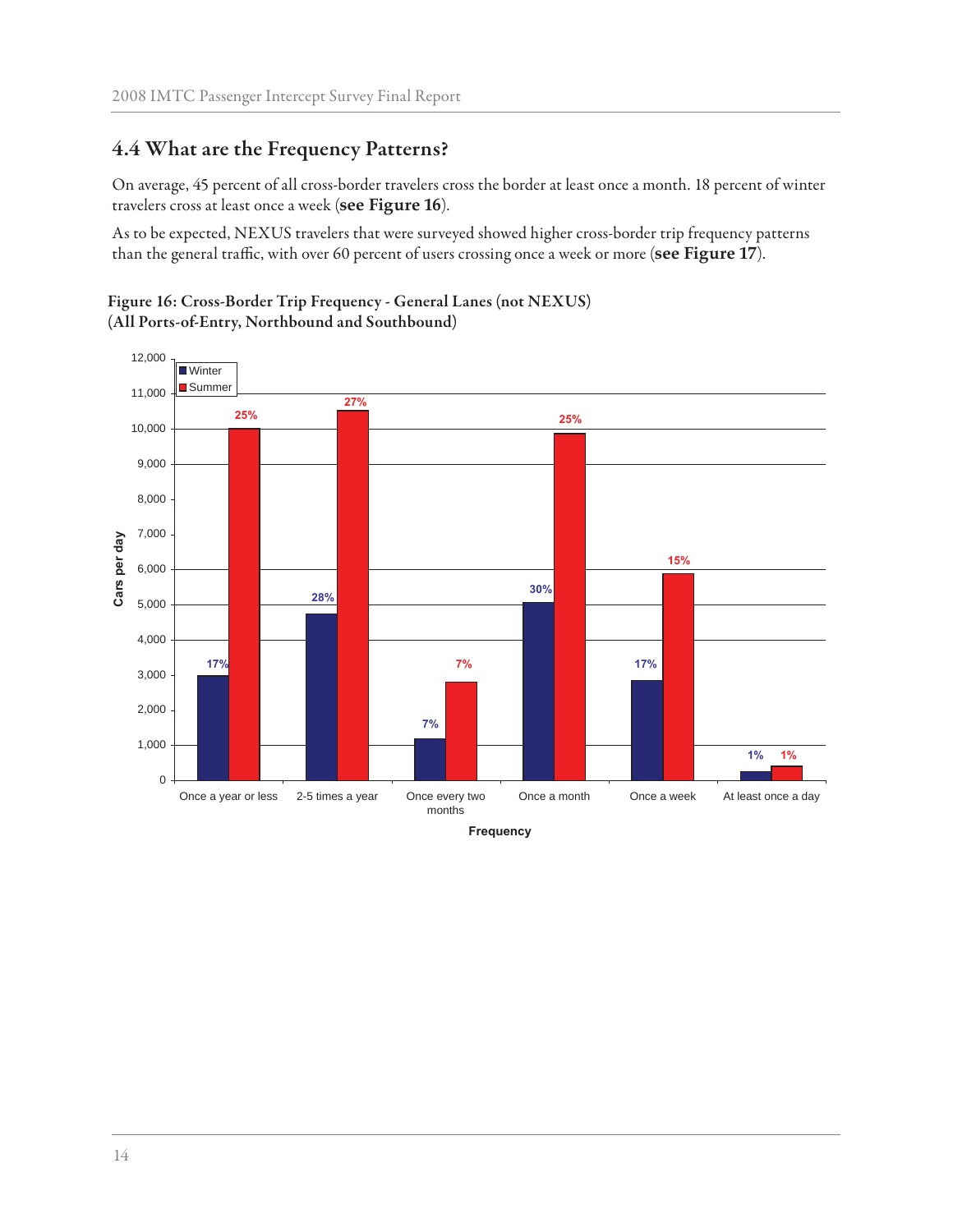

#### **Figure 17: Cross-Border Trip Frequency - NEXUS Lane (Peace Arch, Northbound and Southbound)**

## 4.5 What is the Potential to Divert Traffic to Alternative Crossings?

As part of the survey, respondents were asked to state why they chose a particular border crossing. Several participants found the question confusing. For example, many respondents said they chose a crossing because it was the "fastest" or to avoid waits. However, whether or not this decision was based on prior experience, or the advanced traveler information system (ATIS) signs (which was another anticipated answer) is unclear.

Nevertheless, the following results can be determined from the data:

### **Peace Arch**

Half of Peace Arch crossers chose the border crossing because they felt it was the most direct route (48 percent).

The second most popular reason to choose Peace Arch was for the NEXUS lane (13 percent).

Southbound, approximately 12 percent of the travelers said they used the ATIS sign to choose the Peace Arch crossing. Northbound, the signs were inoperative during the survey period.

A large number of crossers at Peace Arch either: (1) chose the crossing because "the road came here" (it is the direct route on B.C. Highway 99/Interstate 5); or (2) didn't know why they chose that crossing; or (3) didn't know that they had other options (7 percent). This suggests that many drivers may not know about the nearby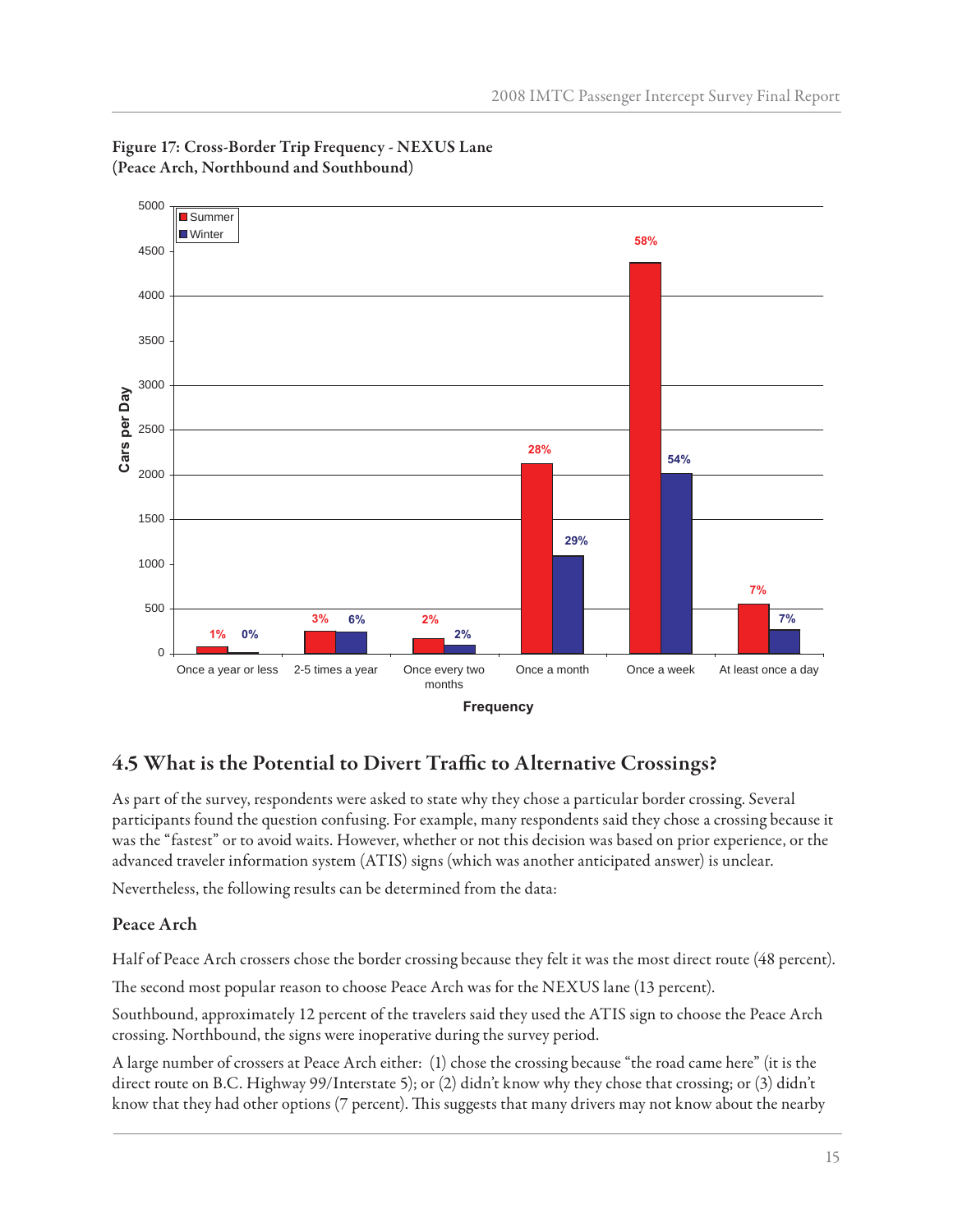Pacific Highway Port-of-Entry alternative.

Other responses included avoiding congestion (8 percent), following directions (3 percent), and radio/website advice (1 percent). None of the respondents said they crossed for the duty free store.

#### **Pacific Highway**

In the summer, the number one reason travelers chose to cross the border at Pacific Highway was to avoid congestion (45 percent). Only 29 percent chose the crossing because it was most direct.

In the winter, 33 percent of crossers chose Pacific Highway to avoid congestion, with 48 percent using the crossing because it was most direct.

Only 10 percent specifically stated they used the ATIS sign.

4 percent of crossers used Pacific Highway because of the proximity to the duty free store.

#### **Lynden/Aldergrove**

Half of the crossers at Lynden/Aldergrove chose that port-of-entry because it was the most direct route (56 percent).

Approximately 28 percent of crossers chose Lynden/Aldergrove to avoid congestion.

Approximately 5 percent were classified as "other" reasons.

#### **Sumas/Huntingdon**



*Surveyors used PDAs and maps to help participants identify TAZ zones (southbound Lynden/Aldergrove, February, 2008)*

Very few travelers used the Sumas/Huntingdon crossing as an alternative route. 84 percent crossed there because it was the most direct route to their destination. Only 10 percent said they chose it to avoid congestion at the other crossings.

The data suggest that Peace Arch, Pacific Highway, and Lynden/Aldergrove all serve as alternative routes for those looking for faster border crossings. Better information to the travelers about the viability of Pacific Highway and Lynden/Aldergrove as options should be considered.

## **4.6 What is the Market for NEXUS?**

NEXUS is a pre-approved traveler program jointly administered by U.S. Customs & Border Protection and the Canada Border Services Agency for frequent cross-border travelers. The program replaced the former CAN-PASS and PACE regional traveler programs in 2001. NEXUS lanes operate northbound and southbound at Peace Arch and Pacific Highway ports-of-entry.

A study completed by the Washington State Department of Transportation in 1998 concluded that, if preapproved travel program usage were to increase from its 1998 level of 28 percent of total southbound traffic at Peace Arch to 45 percent of the traffic flow, wait times at peak hours would drop from 45-90 minutes to a maximum of 15 minutes (WA State Department of Transportation, "Technical Memoranda – ITS Early Development Program, I-5 Seattle to Vancouver B.C., Appendix F: Border-Crossing Situational Development", 1998).

Given that increased enrollment in NEXUS reduces wait times for not only frequent travelers, but the general traffic as well, regional transportation, inspection, and planning agencies all have an interest in maximizing enrollment for this region.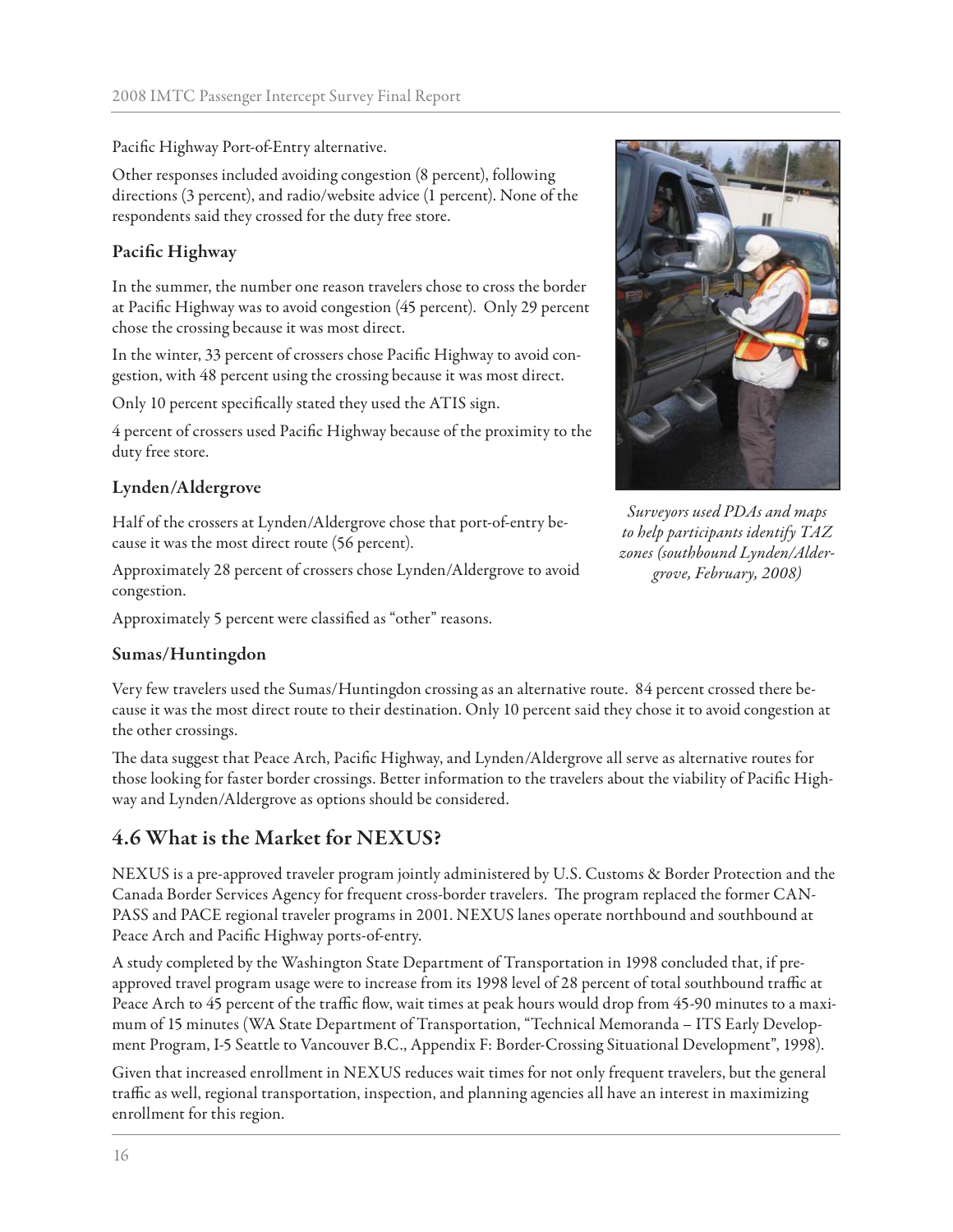Given that 56 percent of summer traffic, and 61 percent of winter traffic, crosses the border at least 6 times a year, there is potential to expand the NEXUS user base in this region (**see Figure 16)**. Currently NEXUS traffic makes up approximately 30 percent of the traffic volume northbound and southbound at Peace Arch; increasing this proportion would lead to greater times savings for everyone.

Because all passengers in a vehicle are required to be enrolled in the NEXUS program in order to use the NEXUS lane, it is important to consider vehicle occupancy. Approximately 76 percent of general lane trips are made in vehicles occupied by one or two people (see Figure 18). This bodes well for the viability of increasing program enrollment.

**Figure 18: Vehicle Occupancy - General Lane (All Ports-of-Entry, Northbound and Southbound)**

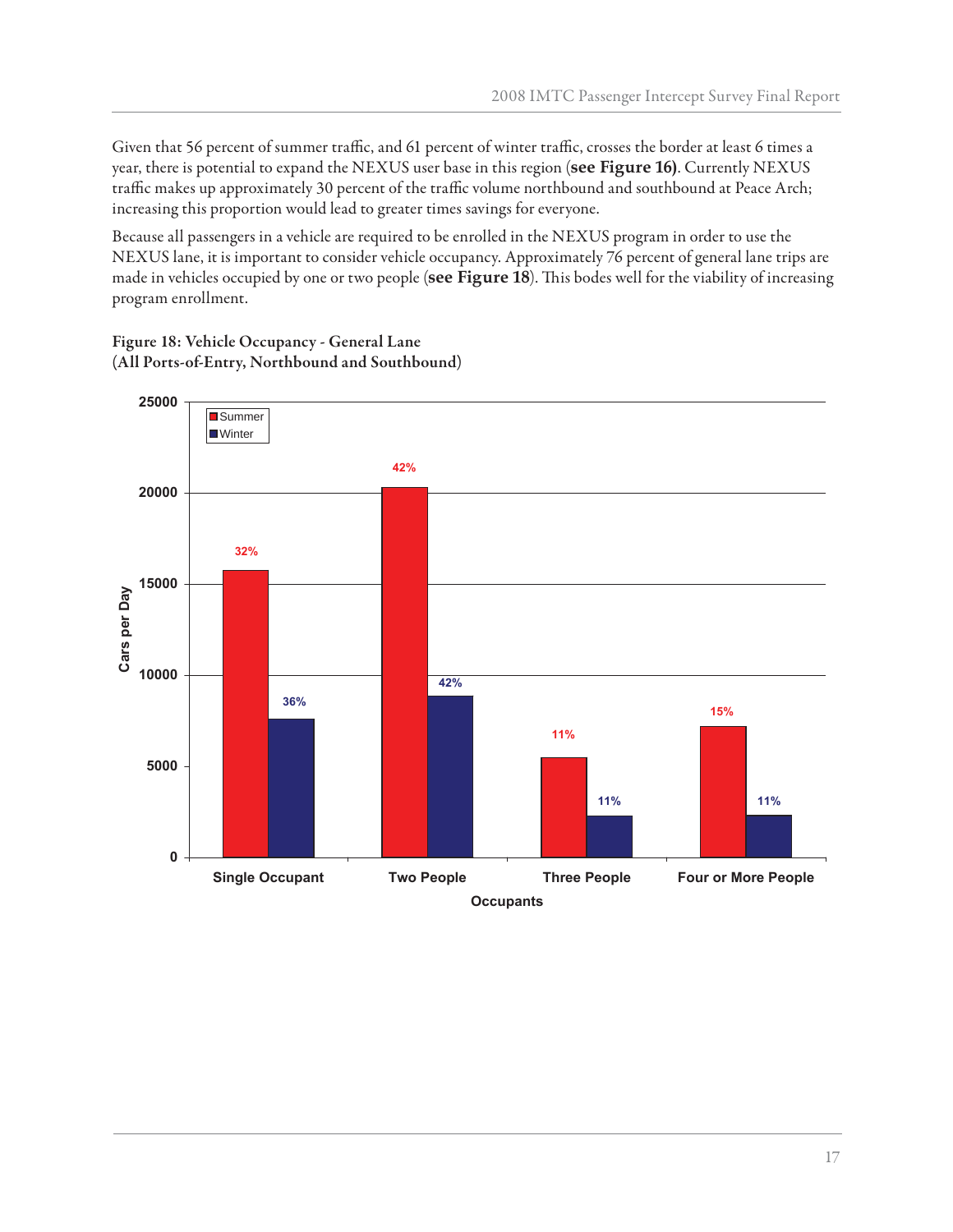### **Opportunities for Marketing NEXUS**

A tabulation of where travelers live who cross eight or more times a year and yet are not in the NEXUS program is organized by city below. This indicates where marketing efforts should take place: Surrey, Vancouver, White Rock, Richmond, and Burnaby in B.C., and Bellingham and Seattle, WA (**see Figure 19**).

**Figure 19: Residence of Travelers Crossing the Border Eight or More Times Per Year** (Peace Arch and Pacific Highway, Northbound and Southbound, Not Including NEXUS)

|                   | <b>Summer</b> |                            | <b>Winter</b>       |       |
|-------------------|---------------|----------------------------|---------------------|-------|
| <b>Residence</b>  |               | Count   % of total traffic | <b>Residence</b>    | Count |
| Surrey            | 1518          | 17%                        | Surrey              | 118   |
| Vancouver         | 1123          | 13%                        | Vancouver           | 77    |
| Seattle           | 697           | 8%                         | Bellingham          | 39    |
| Bellingham        | 590           | 7%l                        | <b>White Rock</b>   | 35    |
| <b>White Rock</b> | 497           | 6%                         | Seattle             | 31    |
| Richmond          | 392           | 4%                         | Delta               | 23    |
| Burnaby           | 380           | 4%                         | <b>Blaine</b>       | 21    |
| Langley           | 348           | 4%                         | Richmond            | 21    |
| <b>Blaine</b>     | 281           | 3%                         | Coquitlam           | 20    |
| Delta             | 269           | 3%                         | <b>Burnaby</b>      | 17    |
| Coquitlam         | 229           | 3%                         | <b>Langley City</b> | 10    |

|                   | <b>Summer</b> |                           | <b>Winter</b>     |       |                    |  |
|-------------------|---------------|---------------------------|-------------------|-------|--------------------|--|
| <b>Residence</b>  |               | Count \% of total traffic | <b>Residence</b>  | Count | % of total traffic |  |
| Surrey            | 1518          | 17%                       | Surrey            | 1181  | 22%                |  |
| Vancouver         | 1123          | 13%                       | Vancouver         | 778l  | 15%                |  |
| <b>Seattle</b>    | 697           | 8%                        | Bellingham        | 390   | 7%                 |  |
| <b>Bellingham</b> | 590           | 7%                        | <b>White Rock</b> | 353   | 7%                 |  |
| <b>White Rock</b> | 497           | 6%                        | Seattle           | 314   | 6%                 |  |
| Richmond          | 392           | 4%                        | Delta             | 235   | 4%                 |  |
| <b>Burnaby</b>    | 380           | 4%                        | <b>Blaine</b>     | 217   | 4%                 |  |
| Langley           | 348           | 4%                        | Richmond          | 211   | 4%                 |  |
| <b>Blaine</b>     | 281           | 3%                        | Coquitlam         | 200   | 4%                 |  |
| Delta             | 269           | 3%                        | Burnaby           | 179   | 3%                 |  |
| Coquitlam         | 229           | 3%                        | Langley City      | 103   | 2%                 |  |

At Peace Arch and Pacific Highway ports-of-entry, surveyors asked drivers in the general lane why they were not enrolled in the NEXUS program (**see Figure 20**). Approximately 27 percent of travelers said they were unfamiliar with the program (24 percent in winter and 31 percent in the summer). Some travelers were aware of the program but did not have specifics. Many said they didn't think they crossed often enough to apply, or thought the program cost too much.

Of the 27 percent who said they were not familiar with the program, an additional analysis shows where those who cross more than six times a year live, to better focus marketing efforts in the future (see Figure 21).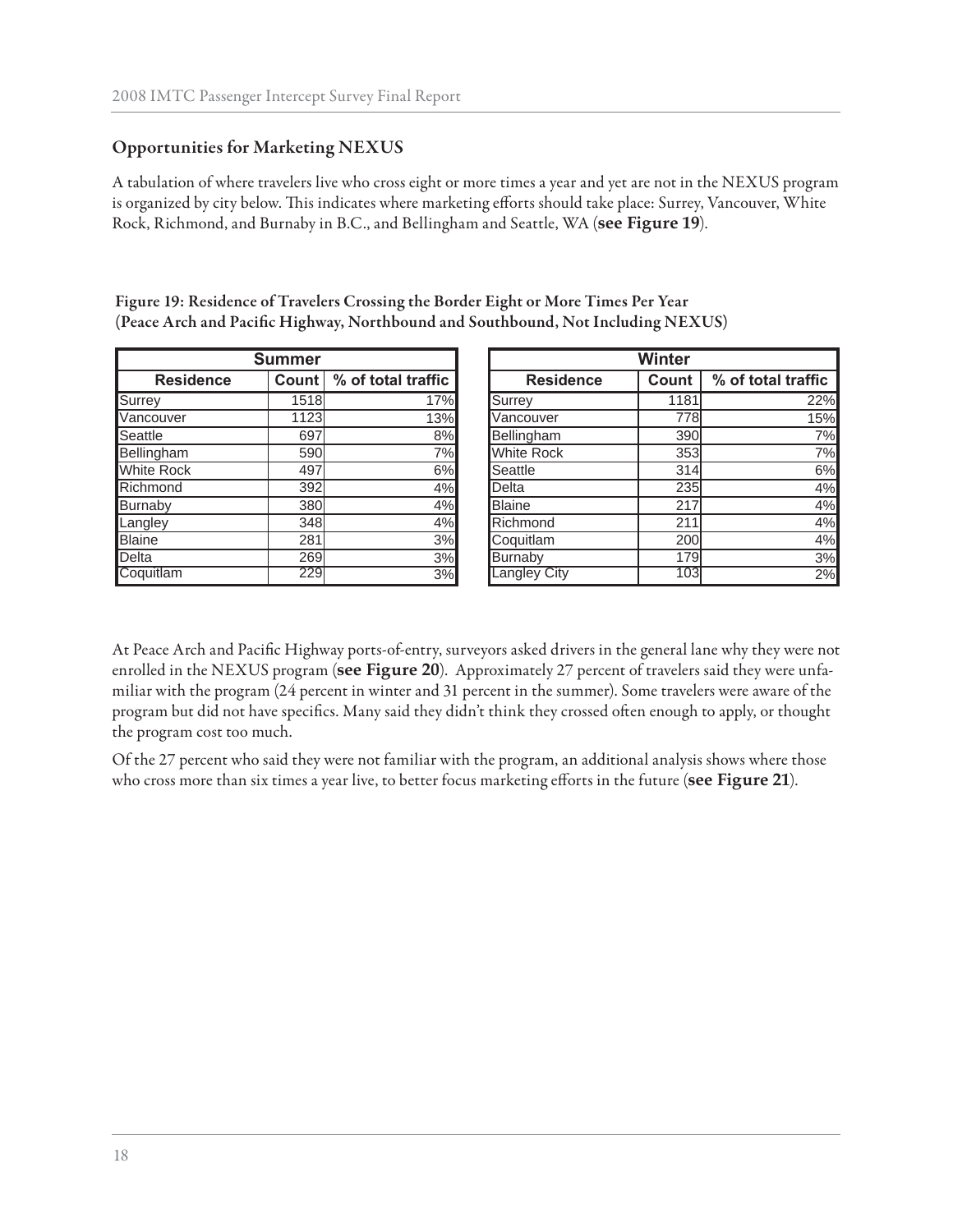

**Figure 20: Why Traveler Not in NEXUS Lane**

(Winter, Peace Arch and Pacific Highway, Northbound and Southbound, Not including NEXUS)

**Figure 21: Residence of Travelers Crossing the Border Six or More Times Per Year who are Unfamiliar with the NEXUS Program (Peace Arch and Pacifi c Highway, Northbound and Southbound, Not Including NEXUS)**

|                   | <b>Summer</b> |                             |  | Winter            |       |
|-------------------|---------------|-----------------------------|--|-------------------|-------|
| <b>Residence</b>  |               | % of Total Traffic<br>Count |  | <b>Residence</b>  | Count |
| Surrey            | 289           | 14%                         |  | Surrey            | 203   |
| Vancouver         | 246           | 12%                         |  | Seattle           | 112   |
| Seattle           | 216           | 11%                         |  | Vancouver         | 96    |
| Burnaby           | 92            | 5%                          |  | Richmond          | 51    |
| Richmond          | 90            | 4%                          |  | Bellingham        | 34    |
| Bellingham        | 78            | 4%                          |  | <b>Burnaby</b>    | 32    |
| <b>White Rock</b> | 69            | 3%                          |  | Coquitlam         | 27    |
| Delta             | 67            | 3%                          |  | Other             | 17    |
| North Vancouver   | 63            | 3%                          |  | <b>White Rock</b> | 16    |
| Coquitlam         | 62            | 3%                          |  | Langley City      | 14    |

|                   | <b>Summer</b> |                            | <b>Winter</b>       |       |                    |  |  |
|-------------------|---------------|----------------------------|---------------------|-------|--------------------|--|--|
| <b>Residence</b>  |               | Count   % of Total Traffic | <b>Residence</b>    | Count | % of Total Traffic |  |  |
| Surrey            | 289           | 14%                        | Surrey              | 203   | 27%                |  |  |
| Vancouver         | 246           | 12%                        | Seattle             | 112   | 15%                |  |  |
| Seattle           | 216           | 11%                        | Vancouver           | 96    | 13%                |  |  |
| <b>Burnaby</b>    | 92            | 5%                         | Richmond            | 51    | 7%                 |  |  |
| Richmond          | 90            | 4%                         | Bellingham          | 34    | 5%                 |  |  |
| <b>Bellingham</b> | 78            | 4%                         | Burnaby             | 32    | 4%                 |  |  |
| <b>White Rock</b> | 69            | 3%                         | Coquitlam           | 27    | 4%                 |  |  |
| Delta             | 67            | 3%                         | Other               | 17    | 2%                 |  |  |
| North Vancouver   | 63            | 3%                         | <b>White Rock</b>   | 16    | 2%                 |  |  |
| Coquitlam         | 62            | 3%                         | <b>Langley City</b> | 14    | 2%                 |  |  |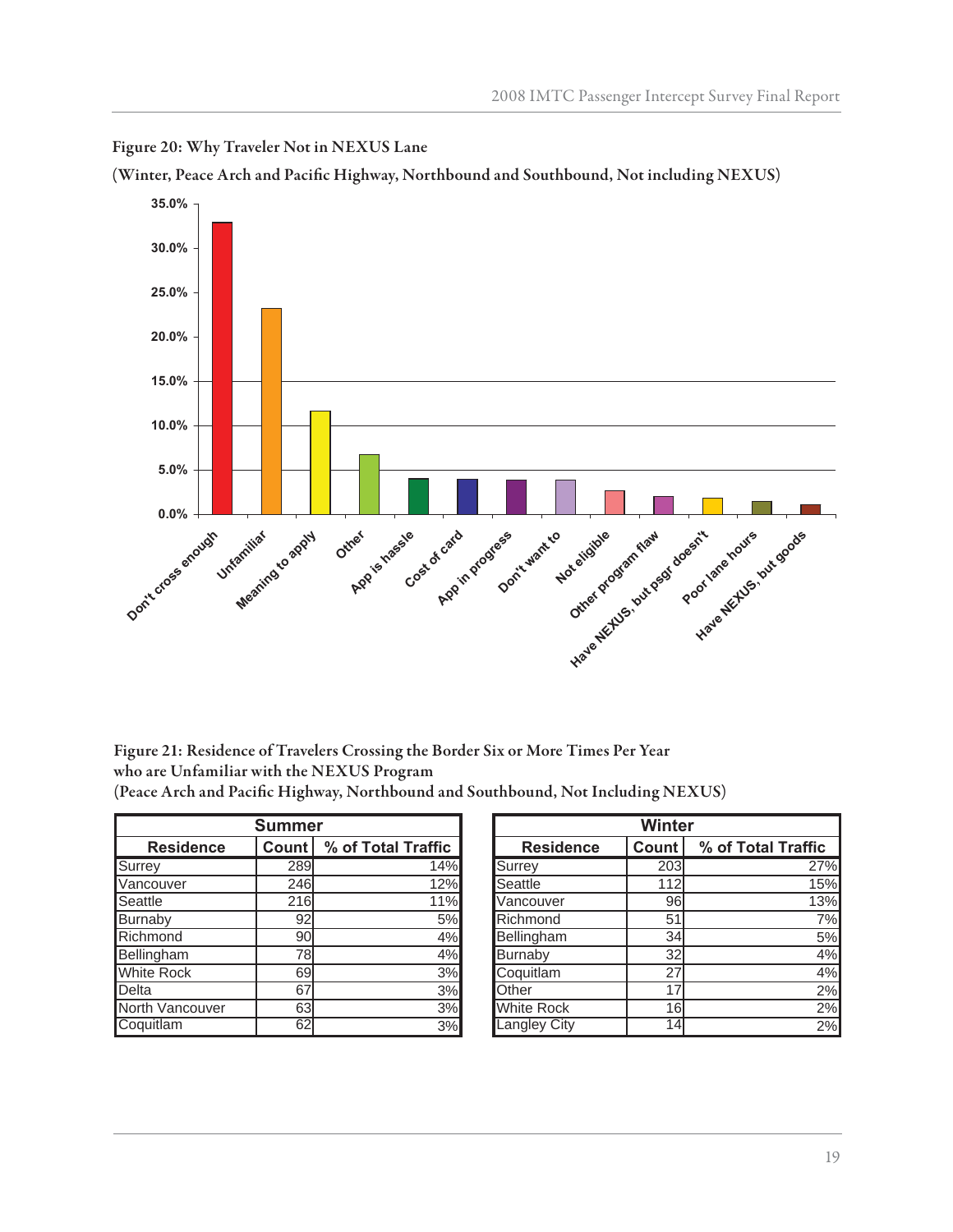Another way to target market NEXUS could be to look at where current NEXUS users who were surveyed reside (see Figure 22). The majority live in West Lower Mainland (64 percent) with Whatcom County being the second highest region (19 percent).

Many of the respondents who crossed often and lived within the border region said they were either planning on applying, or wanted to, and just hadn't gotten around to it. This suggests that efforts could be made to make applying to the program easier. The new online NEXUS application process should be better advertised for the benefit of these people. Also, applications should be made more readily available at key locations in the primary areas of residence to better motivate those frequent, low-risk travelers to consider joining the program. The fact that the NEXUS card has been approved as a legitimate citizenship document for entering the U.S. through land and air ports-of-entry should also be advertised, and used as another incentive for enrolling in NEXUS.

![](_page_23_Figure_3.jpeg)

### **Figure 22: Residence of NEXUS Travelers** (Peace Arch and Pacific Highway, Northbound and Southbound)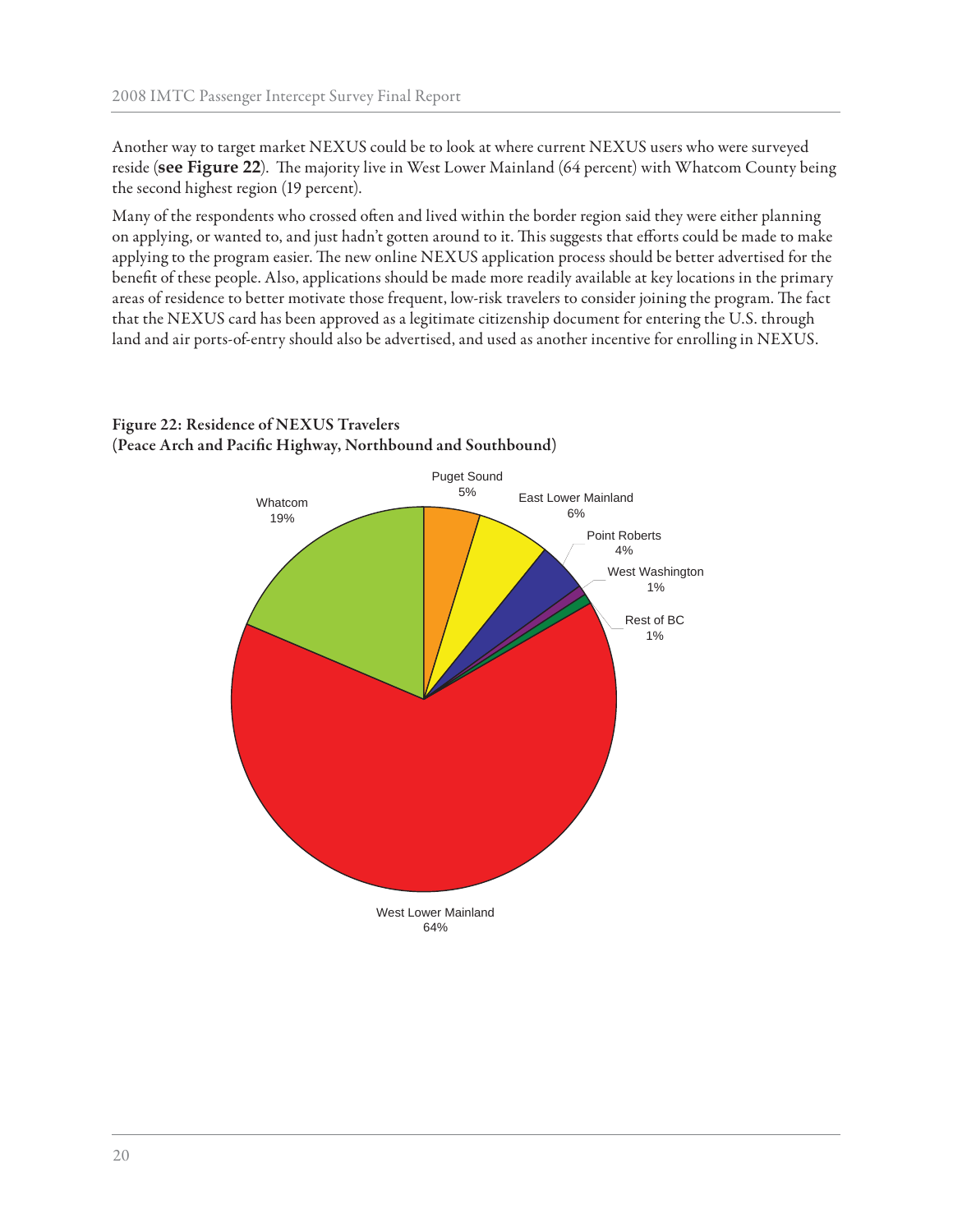## **4.7 What are the Impacts of the Western Hemisphere Travel Initiative?**

The Western Hemisphere Travel Initiative (WHTI) is a law in the United States that will require all persons entering the U.S. to show proof of citizenship starting in June 2009. Canadian and U.S. citizens are no longer exempt from having to show citizenship documentation when crossing a land port-of-entry.

To better gauge how the new law will affect cross-border travelers, surveyors asked whether or not participants had a passport. 89 percent of winter travelers, and 82 percent of summer travelers, already carried passports with them.

In the winter wave of surveying, this question was further refined. *Of those respondents who did not already have a passport*, surveyors asked what the driver intended to do once the law came into effect. The majority said they would be getting passports in the future, or else use another form of approved identification (enhanced drivers license, NEXUS or FAST driver card, or PASS card). 4 percent responded that they would stop crossing altogether (**see Figure 23**). 1 percent seemed unaware that the laws would be changing.

**Figure 23: Passport Holders and Plans for WHTI (Winter, All Ports-of-Entry, Northbound and Southbound)**

| Winter<br><b>Passports</b> | <b>Count</b> | % of Total<br><b>Traffic</b> |  |
|----------------------------|--------------|------------------------------|--|
|                            | 18549        | 89%                          |  |
|                            | 2183         | 11%                          |  |

**Of the 11% without a passport:**

| <b>WHTI Plans</b> | <b>Count</b> | % of Total<br><b>Traffic</b> |
|-------------------|--------------|------------------------------|
| Get passport      | 1374         | 63%                          |
| <b>Have NEXUS</b> | 242          | 11%                          |
| Get/use EDL       | 171          | 8%                           |
| Undecided         | 104          | 5%                           |
| Have other ID     | 80           | 4%                           |
| Stop travel       | 79           | 4%                           |
| Other             | 44           | 2%                           |
| Say what?!        | 29           | 1%                           |
| <b>Get PASS</b>   | 25           | 1%                           |
| <b>Get NEXUS</b>  | 23           | 1%                           |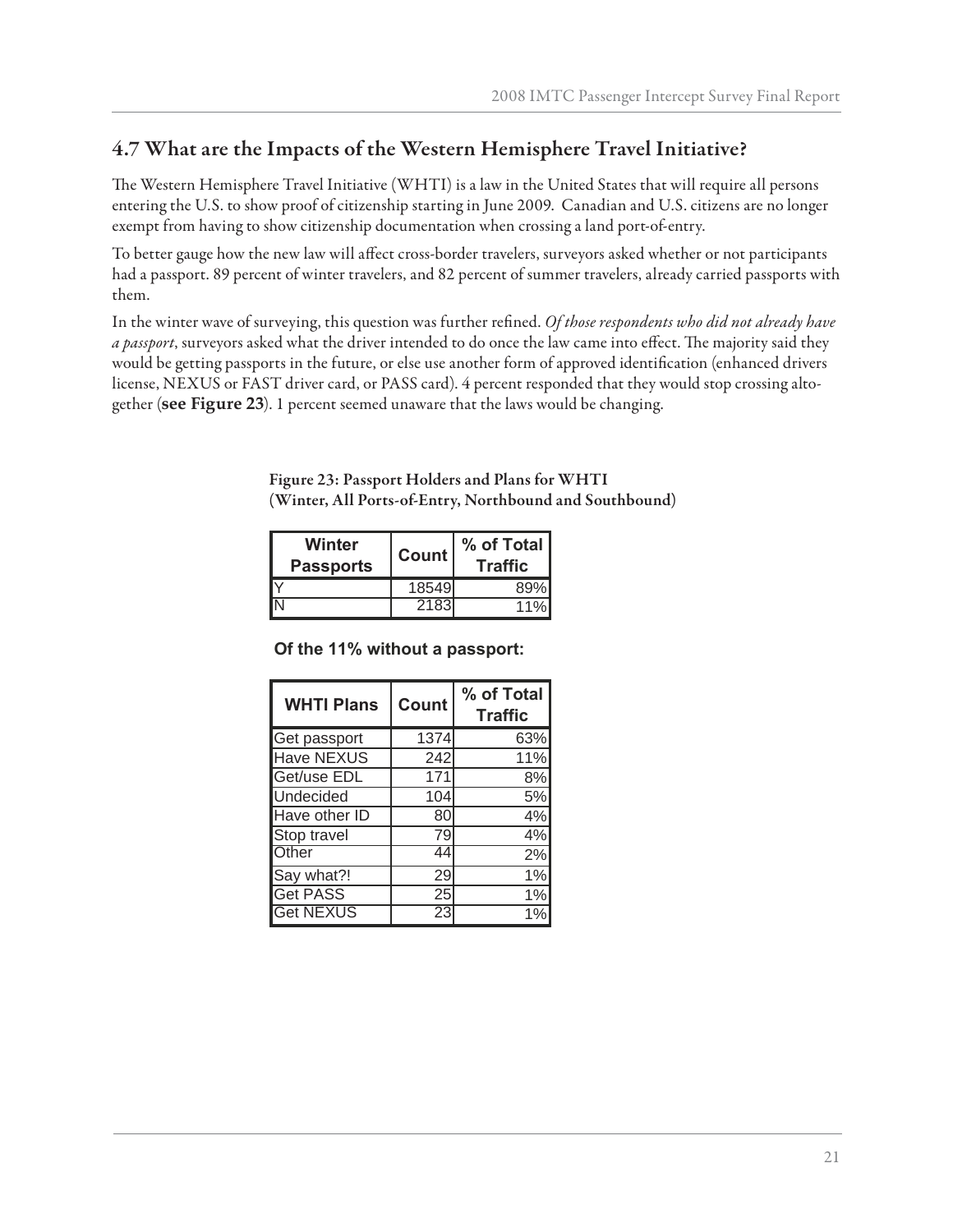# **5. Conclusions**

Although cross-border volumes have decreased substantially since 2000, much of the characteristics of crossborder travel remain the same. People are crossing for the same reasons (shopping and recreation in the winter; recreation, vacation, and shopping in the summer); they are travelling to and from the same locations (West Lower Mainland and Whatcom County, as well as the greater Puget Sound region); and the distributed frequency of cross-border travel remains consistent, with approximately half of the people using the border crossing once a month or more.

New initiatives since the 2000 IMTC Cross-Border Trade and Travel Study include the NEXUS program, established in 2001, and the enactment of the Western Hemisphere Travel Initiative (WHTI), which goes into effect in 2009 and will require citizenship documentation at land ports-of-entry.

There is still a large number of potential NEXUS applicants that should be encouraged to apply. With half of the border traffic making monthly trips, with only one or two occupants in the vehicle, there is a good opportunity to ease overall border congestion by increasing enrollment in this program. Many of the frequent travelers were either unclear about the program specifics, their eligibility, the cost, or did not know of the program at all, suggesting that better marketing efforts could be productive.

Since 2000, there have also been advances in signage, websites, and traveler information services which better inform the public regarding travel planning and route choices. Improvements in signage approaching the border have and will continue to increase usage of the Pacific Highway and Lynden/Aldergrove ports-of-entry as alternatives to the Peace Arch crossing during peak summer months of travel.

With construction being completed at the Douglas facility, and construction just beginning at the U.S. facility at Peace Arch, fluctuating capacity as well as traffic interruptions will influence both travel demand and route choices. This project's results will help regional transportation, inspection, and planning agencies work with the public to inform them of upcoming delays, route shifts, and program impacts as the Cascade Gateway continues to grow and change with the evolving population and economic shifts of the border region.

![](_page_25_Picture_7.jpeg)

Vehicle types specified included cars, RVs, motorcycles, *and trailer/boats, and other (northbound Pacifi c Highway, July, 2007)*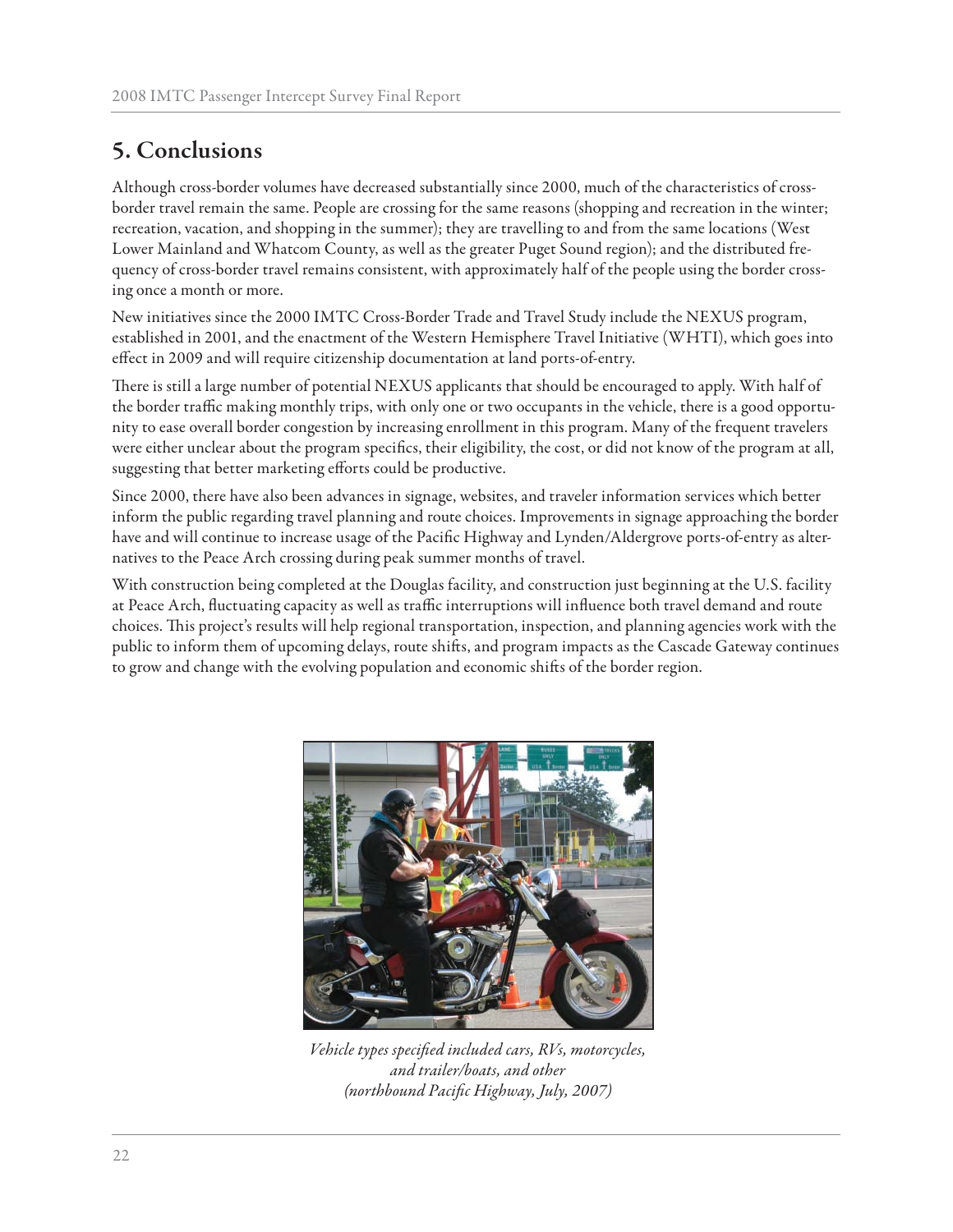# **Appendix A: Development of Survey Database**

The survey database uses Microsoft Access and includes tables from the summer 2007 and winter 2008 waves of data collection, as well as year 2000 summer and fall survey results. The database is available through the Whatcom Council of Governments upon signing a usage agreement.

## **Important Notes on Using the Database**

Always use the **Expansion** field of each record as the value for the results. This will expand the individual record proportionate to the traffic volume for that port-of-entry, day, direction, and hour. See the included sample queries.

If you are reporting in absolute numbers rather than percentages, then it is highly recommended that you break out your queries by **weekday** and **weekend**. This is because the traffic patterns on weekdays and weekend days are very different, and a count will erroneously merge the two patterns together. This is not an issue if you are planning to use percentages.

## **Tables and Queries in the Database**

### **Tables**

The database consists of four primary tables of data:

- **FALL\_2000:** The records from the 2000 IMTC Cross-Border Trade and Travel Study fall wave of intercept surveys.
- **SUMMER\_2000:** The records from the 2000 IMTC Cross-Border Trade and Travel Study summer wave of intercept surveys.
- **SUMMER\_2007:** The new records from the 2007 intercept surveys.
- **WINTER\_2007:** The new records from the 2007/2008 intercept surveys.

In addition, the database contains two tables of traffic count data which were used to develop expansion factors for the survey:

- **TrafficCountsSummer07:** Summer traffic volumes
- **TrafficCountsWinter07:** Winter traffic volumes

## **Queries**

Six sample queries are included in the database to illustrate how to use the expansion factors.

- **FrequencyPeaceArch\_Summer00:** This example shows how often people crossed the border per year southbound at Peace Arch, with a filter limiting results to those who cross more than eight times a year. This is the only sample query using the 2000 database tables.
- **ODMatrix\_Winter07:** This example shows how to create an origin-destination matrix between superzones.
- **TripPurpose\_Summer07:** This example shows how trip purpose broke down by port-ofentry and direction.
- **USCityDestinations\_Summer07:** This example illustrates how to use the destination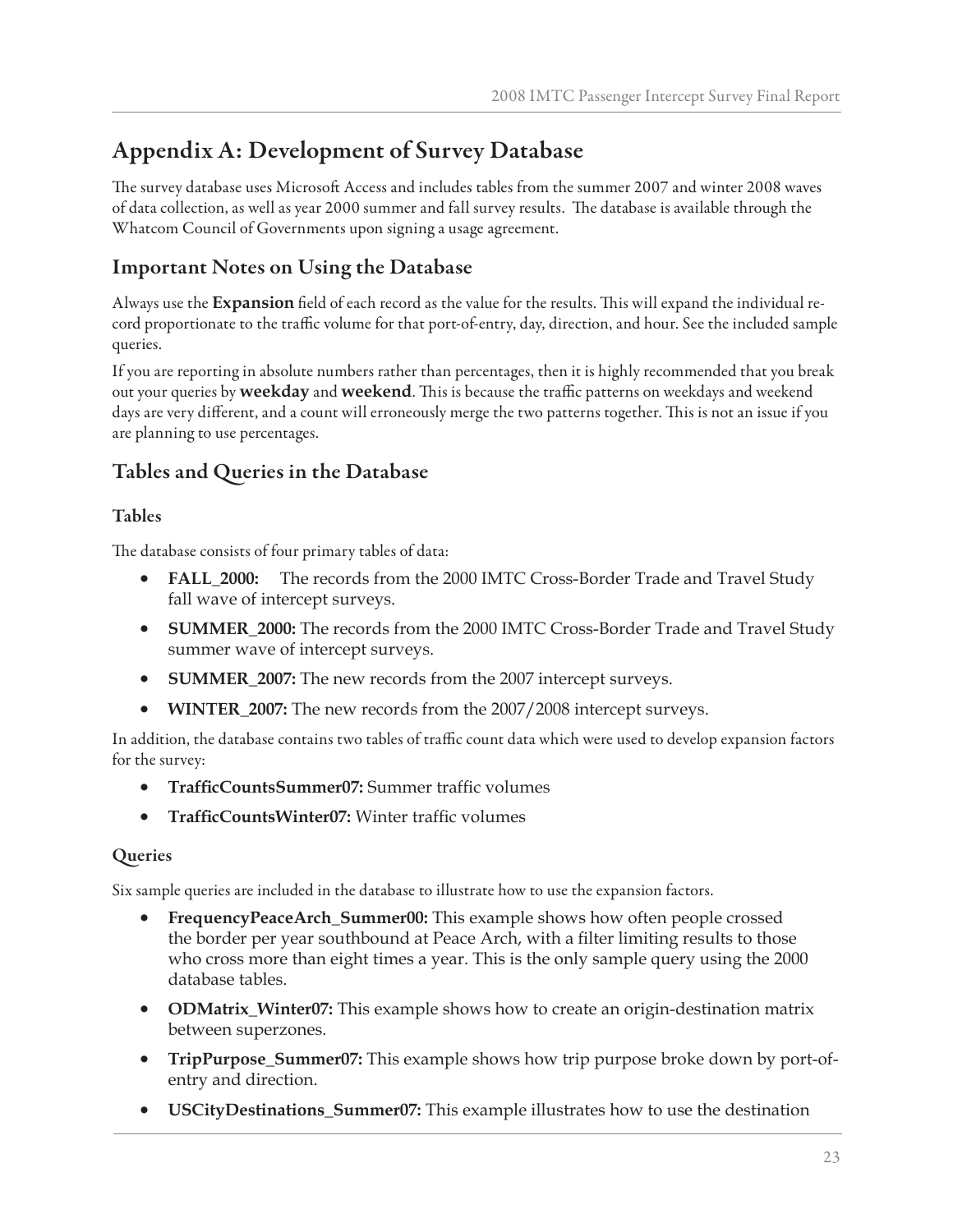field at the city/place detail (rather than Superzones)

- **WHTI\_Winter07:** This shows a simple one-question query.
- **WhyPacHwy\_Summer07:** This example illustrates how to use weekday/weekend and port filters on a query to limit the results.

## **Data Expansion Factors**

Expansion factors were developed by dividing the total count of vehicles through a particular port/direction each hour by the total count of surveys collected for that hour. Therefore, expansion factors vary by hour, day type, summer, winter, etc. Note that these are twelve hour counts, so they represent a typical twelve hour day.

NEXUS lane expansion factors are based on the traffic counts of the lane. This only affects northbound and southbound Peace Arch traffic.

Because the total traffic counts (available in the database) from U.S. Customs & Border Protection (CBP) and the Canada Border Services Agency (CBSA) were for the whole hour, but survey set up/break down did not allow for surveying the entire first hour or last hour of any day, we adjusted these hours (7:00am and 8:00pm for summer at 8:00am and 5:00pm for winter). To compensate for the discrepancy, we adjusted the volume count at 7:00am and 8:00pm each day to fi t the corresponding start and end times of the actual survey period. For example, if surveying started at 7:30am instead of 7:00am, the volume count for 7:00am was cut by half.

### **NEXUS Counts**

#### *Summer Wave*

NEXUS counts were received separately from the total volume traffic counts at the Pacific Highway ports-ofentry. In order to develop accurate expansion factors for standard lane traffic and for the NEXUS lane, the following changes were made:

Peace Arch Southbound counts were for the total crossing, so the NEXUS counts later received were subtracted from the total hourly number to develop the standard lane count. The NEXUS hourly counts were used exclusively for developing expansion factors for the NEXUS surveys.

Peace Arch Northbound numbers did not include a NEXUS breakout. We used the numbers provided by Canada Border Services Agency (CBSA) for the standard lanes. For the NEXUS lanes, CBSA was only able to provide a daily total, not an hourly breakdown. Therefore the following steps were taken to establish hourly NEXUS counts for the three northbound Peace Arch days:

- **Friday, July 13, 2007**: The number provided by CBSA was 15 percent lower than the number from the CascadeGatewayData.com traffic monitoring system. Therefore, we took the hourly percentage breakdown from the archive and applied those percentages to the CBSA number to get an hourly count.
- **Wednesday, July 18, 2007**: The numbers provided by CBSA were almost exactly the same as the numbers in the CascadeGatewayData.com archive system. Therefore we just used the hourly counts from the archive system.
- **Sunday, July 22, 2007:** The CascadeGatewayData.com system was down on this day, and so we only had the daily total from CBSA. After speaking with WA State Department of Transportation, we were able to get the volume counts from the loop that closely matched the CBSA number (off by five cars)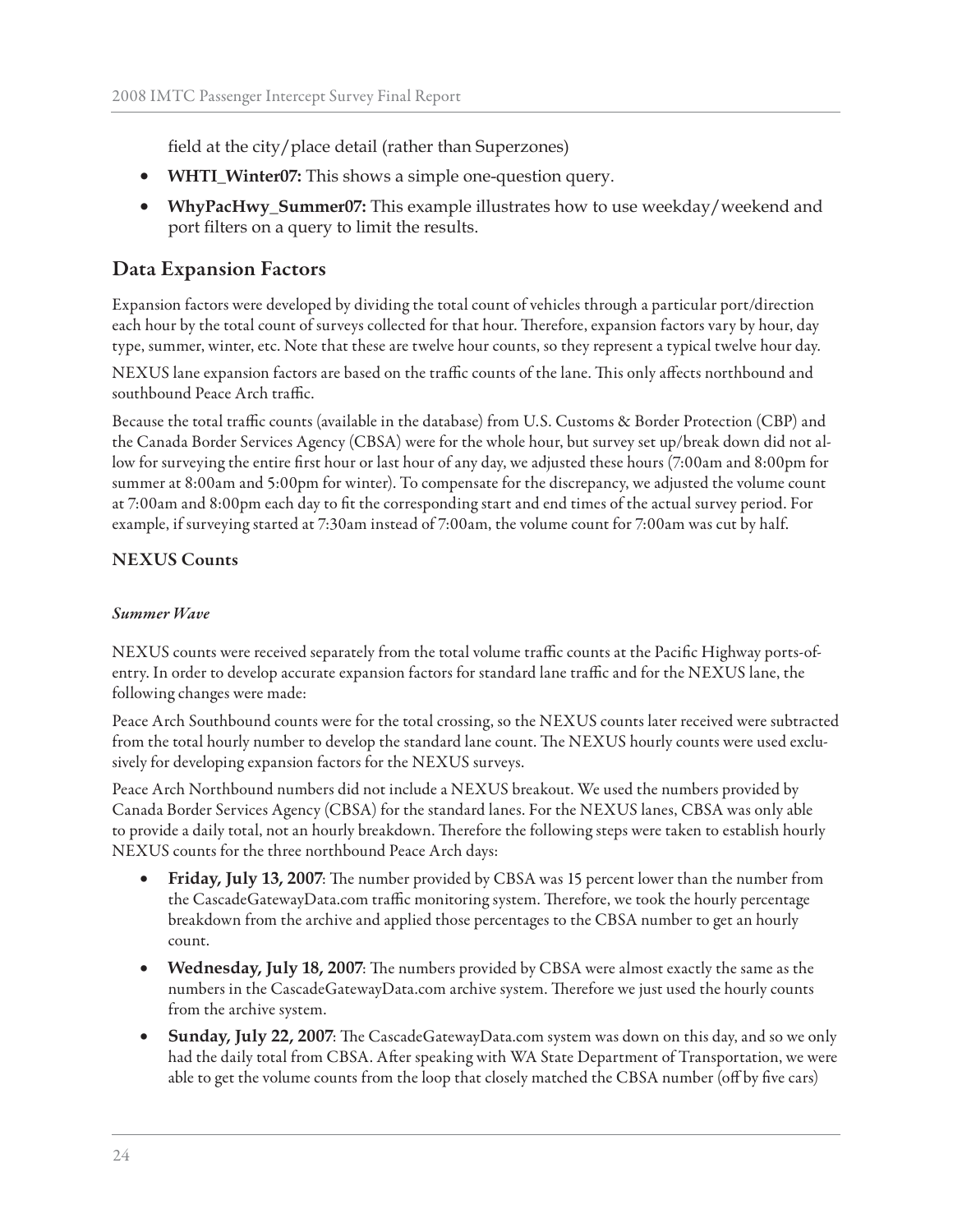and is also the loop usually used for developing NEXUS numbers in the archive system. We applied those hourly counts.

#### *Winter Wave*

Full breakdown of lane traffic by lane type and hour were received in both directions by both inspection agencies, and so none of the above steps were required to develop the expansion factors.

## **Database Post-Processing**

After the data were collected, post-processing cleaned up any inconsistencies during the survey period and coded each record with appropriate TAZ and superzone information. The following tasks were completed for the Summer\_2007 and Winter\_2007 tables:

- Incomplete records (anything prior to the "residency" question) were deleted
- Accuracy was checked by date, port-of-entry location, direction, and lane type
- Some surveys were collected with a city/town selected for Residence/Origin/Destination but no corresponding TAZ number. For these records, a TAZ number was chosen based on the map and the most common TAZ selected for each city/town. A standard number was established that replaced the blank for each city/town. The following table shows the standard numbers chosen for each city/town:
- Some TAZ numbers recorded did not correspond with their listed city/town. If the TAZ zone recorded was significantly far away from the city/town on the map then it was replaced by the standard TAZ number above. For city/town locations where no TAZ number was required, but TAZ numbers were given, those TAZ numbers were deleted.
- Recreation was chosen for any trip two days in length or under. Vacation was chosen for any trip lasting longer than 3 days.
- A formula was developed to calculate trip duration (based on length unit and length value), i.e.  $1 = 1$ day, 7 = 1 week, etc. Hours were converted into fractions of days, i.e. 6 hours = .25. One way trips were given the duration of 7300, which equals 20 years.
- A formula was developed for frequency (based on frequency unit and frequency value), i.e. once a year  $= 1$ , twice a year  $= 2$ , once a month  $= 12$ , once a week  $= 52$  etc. Once every 2-5 years  $= .28$ . Once every 5+ years, first ever, and one-way  $= .05$ .

**Notes on the 2000 tables:** Similar data post-processing occurred in 2000 for these data. Additional steps were completed in 2008 so that the two databases have the same field names. The 2000 data were collected on paper surveys so there is greater variation in city and place names than with to the 2007 effort, which was completed using an electronic device with a drop-down menu of pre-defined locations.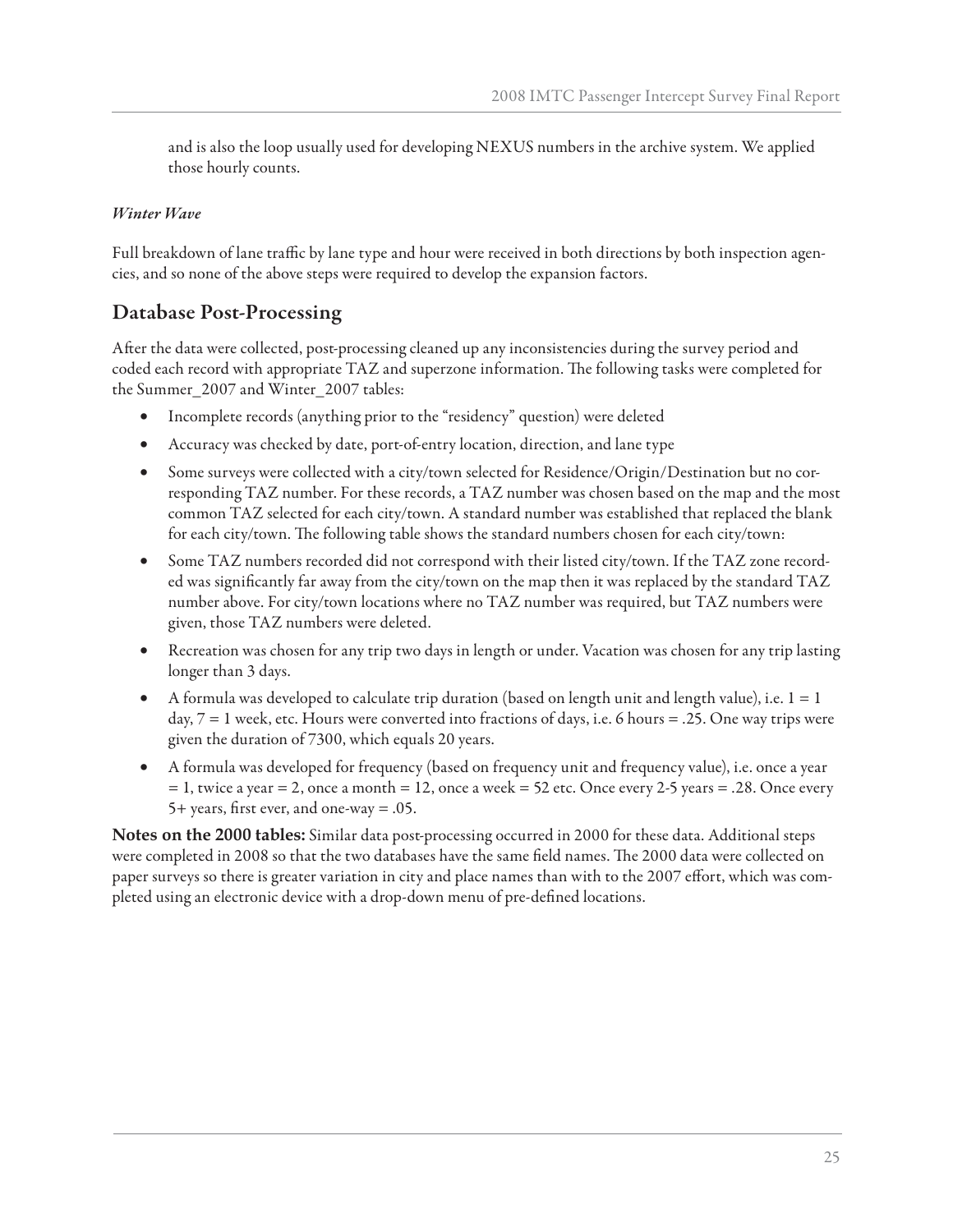# **Appendix B: 2000 and 2008 Survey Questions**

## **2008 Survey Questions**

#### **Data coded to the record based on interview session setup on the PDA**

- Date & time stamp
- Border Crossing
- Direction being interviewed (northbound/southbound)
- Day of week
- Lane-type: Nexus or standard

#### **Observational data gathered before interview:**

- 1. Vehicle type [car/van/suv/pickup; car etc. w/ trailer; camper/RV, motorcycle, cargo truck]
- 2. Vehicle occupancy [1,2,3,4,5,6+]
- 3. Jurisdiction of vehicle registration (e.g., "Alberta")

#### **Start interview:**

I'm from Western Washington University and we're gathering data to be used in planning of border-crossing improvements. I have a questionnaire that is completely anonymous and that takes less than 2 minutes to complete. May I ask you the questions?

4) What city do you live in or live closest to?

4a**) If near-border**: Can you show me on this map? **record zone**

5) Right now, where are you going in [ Canada /USA ]?

#### 5a) **If near-border**: Can you show me on this map? **record zone**

6) Where did you drive from, just now?

6a) **If near-border**: Can you show me on this map? **record zone**

- 7) What [ is /was ] the purpose of your trip across the border? **pick list of response types**
- 8) How long [will /did] you stay in [Canada / USA]? **pick list of time increments**
- 9) Why are you using THIS border crossing today? **pick list of reasons**
- 10) How frequently do you drive across the border? **pick list of frequencies & units**

#### **If interviewing a person not in a NEXUS lane:**

11std) Why aren't you using the NEXUS lane? – **pick list of reasons**

#### **If interviewing a person in a NEXUS lane:**

11nxs)Does every person in your immediate family have a NEXUS card? – **pick list yes or no**

12) What are you plans regarding the upcoming U.S. requirement for a passport to enter/re-enter the United States? – **pick list of response types**